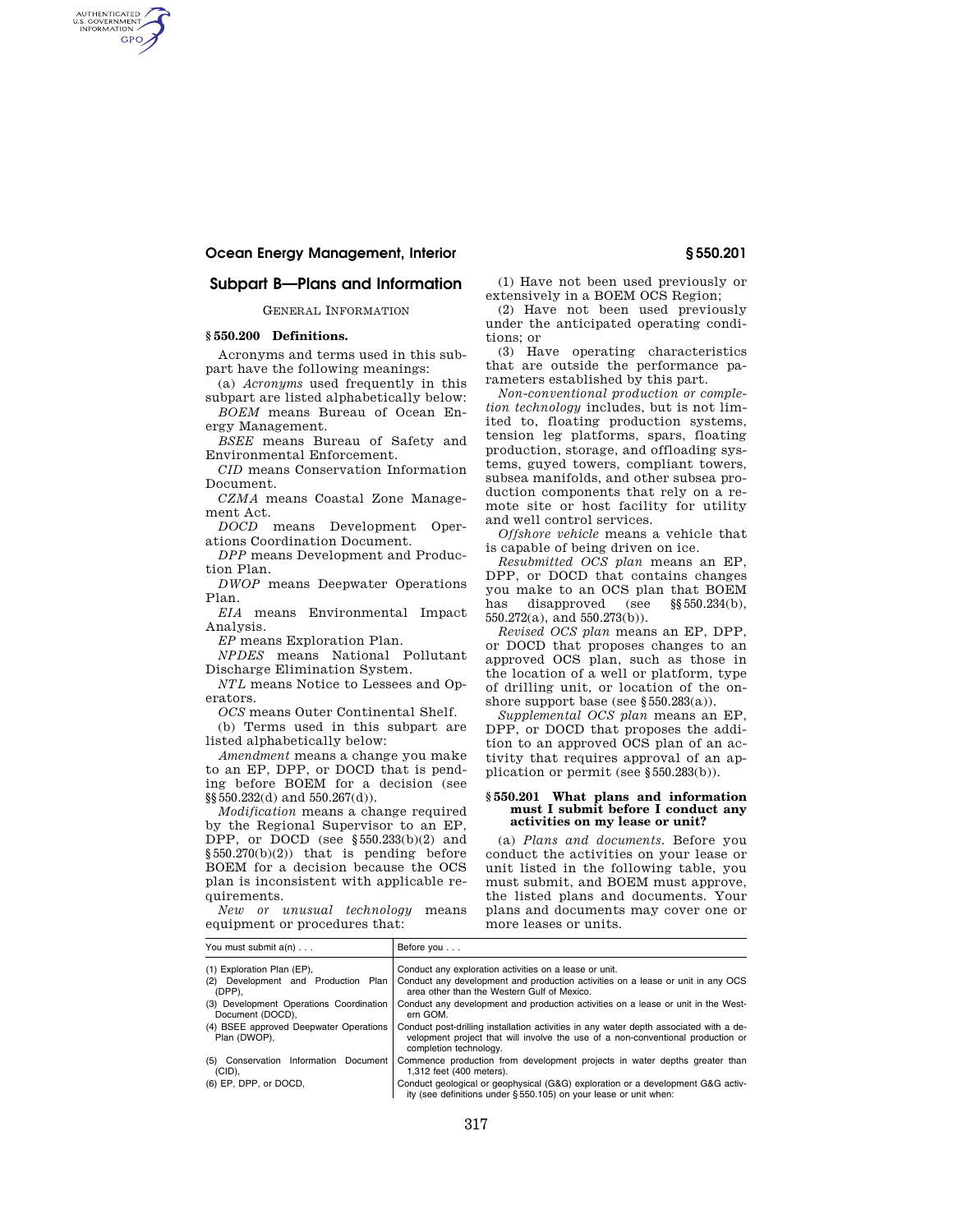## **§ 550.202 30 CFR Ch. V (7–1–12 Edition)**

| You must submit a(n) | Before you                                                                                                                                                                                                                                                                                                                                                                                                                     |  |
|----------------------|--------------------------------------------------------------------------------------------------------------------------------------------------------------------------------------------------------------------------------------------------------------------------------------------------------------------------------------------------------------------------------------------------------------------------------|--|
|                      | (i) It will result in a physical penetration of the seabed greater than 500 feet (152)<br>meters);<br>(ii) It will involve the use of explosives;<br>(iii) The Regional Director determines that it might have a significant adverse effect<br>on the human, marine, or coastal environment; or<br>(iv) The Regional Supervisor, after reviewing a notice under §550.209, determines<br>that an EP. DPP. or DOCD is necessary. |  |

(b) *Submitting additional information.*  On a case-by-case basis, the Regional Supervisor may require you to submit additional information if the Regional Supervisor determines that it is necessary to evaluate your proposed plan or document.

(c) *Limiting information.* The Regional Director may limit the amount of information or analyses that you otherwise must provide in your proposed plan or document under this subpart when:

(1) Sufficient applicable information or analysis is readily available to BOEM;

(2) Other coastal or marine resources are not present or affected;

(3) Other factors such as technological advances affect information needs; or

(4) Information is not necessary or required for a State to determine consistency with their CZMA Plan.

(d) *Referencing.* In preparing your proposed plan or document, you may reference information and data discussed in other plans or documents you previously submitted or that are otherwise readily available to BOEM.

## **§ 550.202 What criteria must the Exploration Plan (EP), Development and Production Plan (DPP), or Development Operations Coordination Document (DOCD) meet?**

Your EP, DPP, or DOCD must demonstrate that you have planned and are prepared to conduct the proposed activities in a manner that:

(a) Conforms to the Outer Continental Shelf Lands Act as amended (Act), applicable implementing regulations, lease provisions and stipulations, and other Federal laws;

(b) Is safe;

(c) Conforms to sound conservation practices and protects the rights of the lessor;

(d) Does not unreasonably interfere with other uses of the OCS, including those involved with National security or defense; and

(e) Does not cause undue or serious harm or damage to the human, marine, or coastal environment.

## **§ 550.203 Where can wells be located under an EP, DPP, or DOCD?**

The Regional Supervisor reviews and approves proposed well location and spacing under an EP, DPP, or DOCD. In deciding whether to approve a proposed well location and spacing, the Regional Supervisor will consider factors including, but not limited to, the following:

(a) Protecting correlative rights;

(b) Protecting Federal royalty interests;

(c) Recovering optimum resources;

(d) Number of wells that can be economically drilled for proper reservoir management;

(e) Location of drilling units and platforms;

(f) Extent and thickness of the reservoir;

(g) Geologic and other reservoir characteristics;

(h) Minimizing environmental risk;

(i) Preventing unreasonable interference with other uses of the OCS; and (j) Drilling of unnecessary wells.

## **§§ 550.204–550.205 [Reserved]**

## **§ 550.206 How do I submit the EP, DPP, or DOCD?**

(a) *Number of copies.* When you submit an EP, DPP, or DOCD to BOEM, you must provide:

(1) Four copies that contain all required information (proprietary copies);

(2) Eight copies for public distribution (public information copies) that omit information that you assert is exempt from disclosure under the Freedom of Information Act (FOIA) (5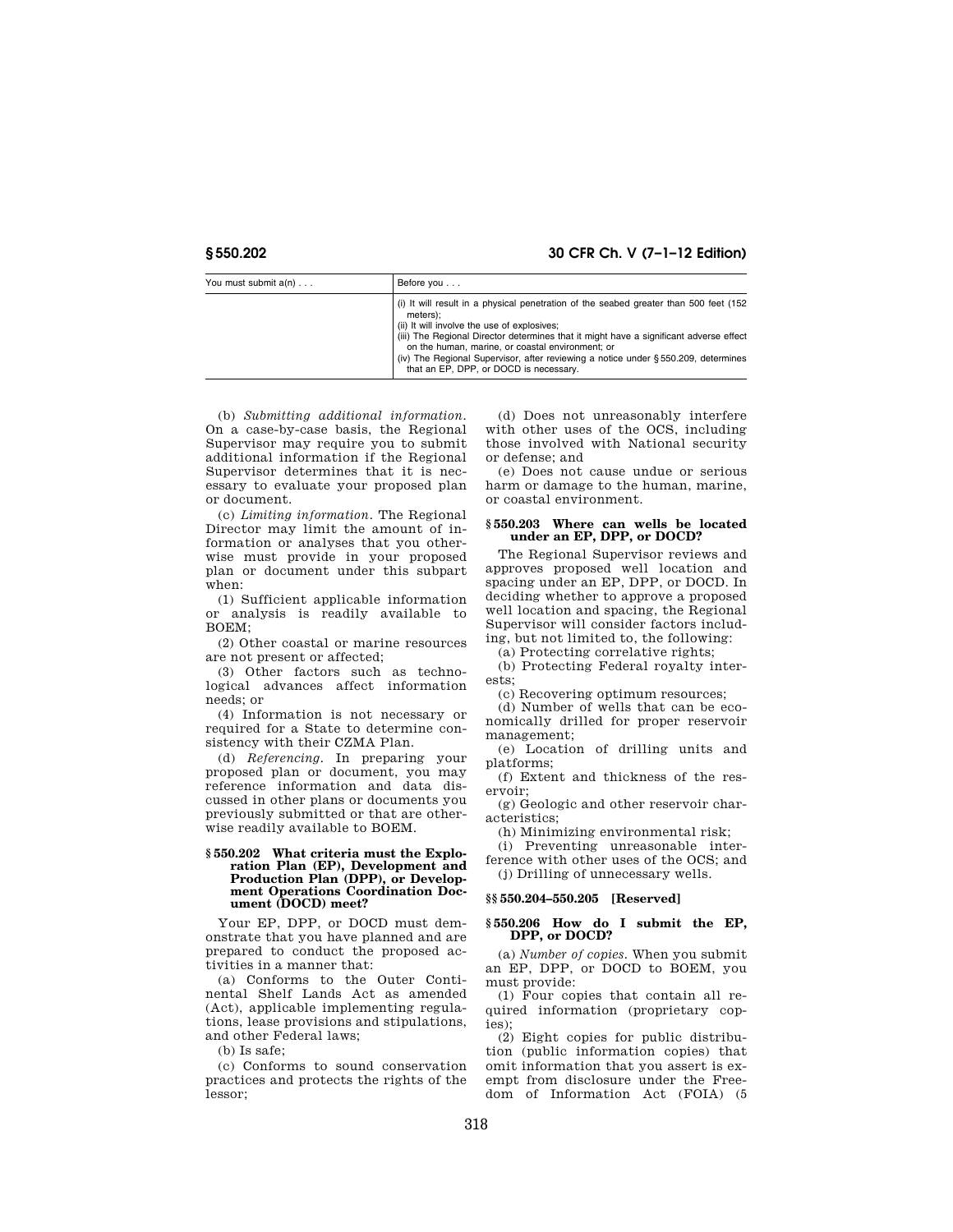U.S.C. 552) and the implementing regulations (43 CFR part 2); and

(3) Any additional copies that may be necessary to facilitate review of the EP, DPP, or DOCD by certain affected States and other reviewing entities.

(b) *Electronic submission.* You may submit part or all of your EP, DPP, or DOCD and its accompanying information electronically. If you prefer to submit your EP, DPP, or DOCD electronically, ask the Regional Supervisor for further guidance.

(c) *Withdrawal after submission.* You may withdraw your proposed EP, DPP, or DOCD at any time for any reason. Notify the appropriate BOEM OCS Region if you do.

## ANCILLARY ACTIVITIES

## **§ 550.207 What ancillary activities may I conduct?**

Before or after you submit an EP, DPP, or DOCD to BOEM, you may elect, the regulations in this part may require, or the Regional Supervisor may direct you to conduct ancillary activities. Ancillary activities include:

(a) Geological and geophysical (G&G) explorations and development G&G activities;

(b) Geological and high-resolution geophysical, geotechnical, archaeological, biological, physical oceanographic, meteorological, socioeconomic, or other surveys; or

(c) Studies that model potential oil and hazardous substance spills, drilling muds and cuttings discharges, projected air emissions, or potential hydrogen sulfide (H2S) releases.

## **§ 550.208 If I conduct ancillary activities, what notices must I provide?**

At least 30 calendar days before you conduct any G&G exploration or development G&G activity (see §550.207(a)), you must notify the Regional Supervisor in writing.

(a) When you prepare the notice, you must:

(1) Sign and date the notice;

(2) Provide the names of the vessel, its operator, and the person(s) in charge; the specific type(s) of operations you will conduct; and the instrumentation/techniques and vessel navigation system you will use;

(3) Provide expected start and completion dates and the location of the activity; and

(4) Describe the potential adverse environmental effects of the proposed activity and any mitigation to eliminate or minimize these effects on the marine, coastal, and human environment.

(b) The Regional Supervisor may require you to:

(1) Give written notice to BOEM at least 15 calendar days before you conduct any other ancillary activity (see §550.207(b) and (c)) in addition to those listed in §550.207(a); and

(2) Notify other users of the OCS before you conduct any ancillary activity.

## **§ 550.209 What is the BOEM review process for the notice?**

The Regional Supervisor will review any notice required under §550.208(a) and (b)(1) to ensure that your ancillary activity complies with the performance standards listed in  $§550.202(a)$ , (b), (d), and (e). The Regional Supervisor may notify you that your ancillary activity does not comply with those standards. In such a case, the Regional Supervisor will require you to submit an EP, DPP, or DOCD and you may not start your ancillary activity until the Regional Supervisor approves the EP, DPP, or DOCD.

## **§ 550.210 If I conduct ancillary activities, what reporting and data/information retention requirements must I satisfy?**

(a) *Reporting.* The Regional Supervisor may require you to prepare and submit reports that summarize and analyze data or information obtained or derived from your ancillary activities. When applicable, BOEM will protect and disclose the data and information in these reports in accordance with §550.197(b).

(b) *Data and information retention.*  You must retain copies of all original data and information, including navigation data, obtained or derived from your G&G explorations and development G&G activities (see §550.207(a)), including any such data and information you obtained from previous leaseholders or unit operators. You must submit such data and information to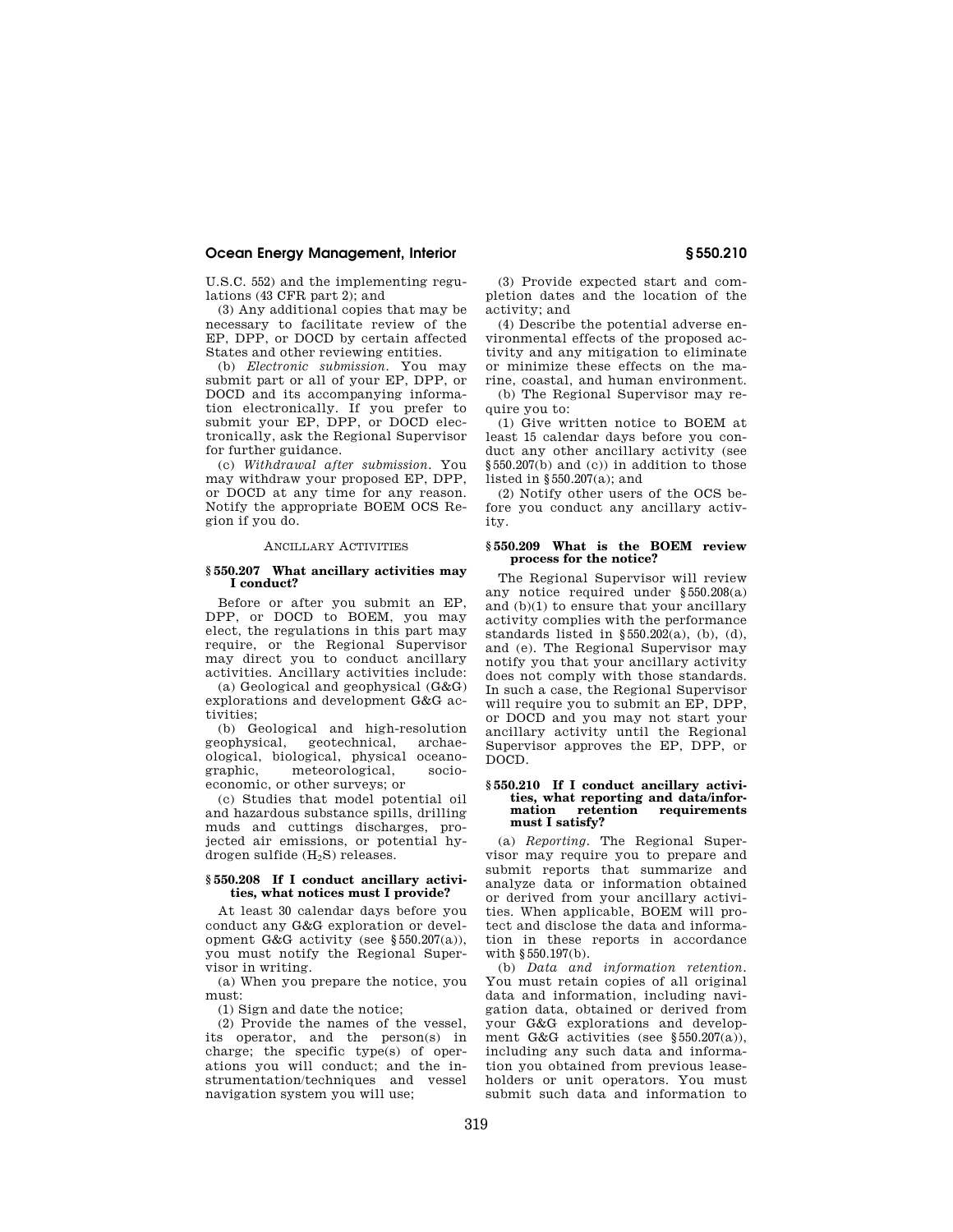BOEM for inspection and possible retention upon request at any time before lease or unit termination. When applicable, BOEM will protect and disclose such submitted data and information in accordance with §550.197(b).

CONTENTS OF EXPLORATION PLANS (EP)

## **§ 550.211 What must the EP include?**

Your EP must include the following:

(a) *Description, objectives, and schedule.* A description, discussion of the objectives, and tentative schedule (from start to completion) of the exploration activities that you propose to undertake. Examples of exploration activities include exploration drilling, well test flaring, installing a well protection structure, and temporary well abandonment.

(b) *Location.* A map showing the surface location and water depth of each proposed well and the locations of all associated drilling unit anchors.

(c) *Drilling unit.* A description of the drilling unit and associated equipment you will use to conduct your proposed exploration activities, including a brief description of its important safety and pollution prevention features, and a table indicating the type and the estimated maximum quantity of fuels, oil, and lubricants that will be stored on the facility (see definition of ''facility'' under §550.105(3)).

(d) *Service fee.* You must include payment of the service fee listed in §550.125.

## **§ 550.212 What information must accompany the EP?**

The following information must accompany your EP:

(a) General information required by  $$550.213$ 

(b) Geological and geophysical (G&G) information required by §550.214;

(c) Hydrogen sulfide information required by §550.215;

(d) Biological, physical, and socioeconomic information required by §550.216;

(e) Solid and liquid wastes and discharges information and cooling water<br>intake information required by information required §550.217;

(f) Air emissions information required by §550.218;

## **§ 550.211 30 CFR Ch. V (7–1–12 Edition)**

(g) Oil and hazardous substance spills information required by §550.219;

(h) Alaska planning information required by §550.220;

(i) Environmental monitoring information required by §550.221;

(j) Lease stipulations information required by §550.222;

(k) Mitigation measures information required by §550.223;

(l) Support vessels and aircraft information required by §550.224;

(m) Onshore support facilities information required by §550.225;

(n) Coastal zone management information required by §550.226;

(o) Environmental impact analysis information required by §550.227; and

(p) Administrative information required by §550.228.

## **§ 550.213 What general information must accompany the EP?**

The following general information must accompany your EP:

(a) *Applications and permits.* A listing, including filing or approval status, of the Federal, State, and local application approvals or permits you must obtain to conduct your proposed exploration activities.

(b) *Drilling fluids.* A table showing the projected amount, discharge rate, and chemical constituents for each type (*i.e.,* water-based, oil-based, syntheticbased) of drilling fluid you plan to use to drill your proposed exploration wells.

(c) *Chemical products.* A table showing the name and brief description, quantities to be stored, storage method, and rates of usage of the chemical products you will use to conduct your proposed exploration activities. List only those chemical products you will store or use in quantities greater than the amounts defined as Reportable Quantities in 40 CFR part 302, or amounts specified by the Regional Supervisor.

(d) *New or unusual technology.* A description and discussion of any new or unusual technology (see definition under §550.200) you will use to carry out your proposed exploration activities. In the public information copies of your EP, you may exclude any proprietary information from this description. In that case, include a brief discussion of the general subject matter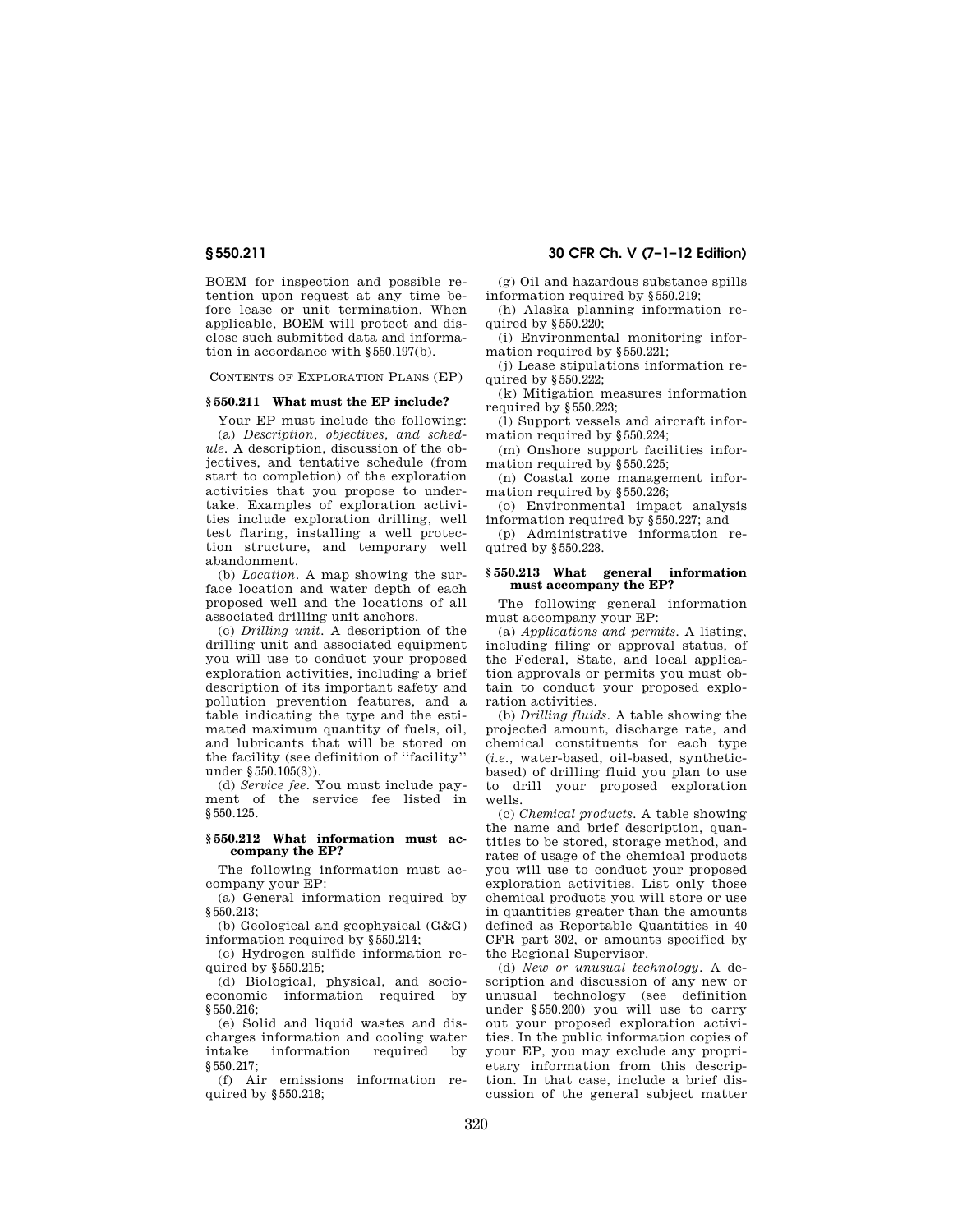of the omitted information. If you will not use any new or unusual technology to carry out your proposed exploration activities, include a statement so indicating.

(e) *Bonds, oil spill financial responsibility, and well control statements.* Statements attesting that:

(1) The activities and facilities proposed in your EP are or will be covered by an appropriate bond under 30 CFR part 556, subpart I;

(2) You have demonstrated or will demonstrate oil spill financial responsibility for facilities proposed in your EP according to 30 CFR part 553; and

(3) You have or will have the financial capability to drill a relief well and conduct other emergency well control operations.

(f) *Suspensions of operations.* A brief discussion of any suspensions of operations that you anticipate may be necessary in the course of conducting your activities under the EP.

(g) *Blowout scenario.* A scenario for the potential blowout of the proposed well in your EP that you expect will have the highest volume of liquid hydrocarbons. Include the estimated flow rate, total volume, and maximum duration of the potential blowout. Also, discuss the potential for the well to bridge over, the likelihood for surface intervention to stop the blowout, the availability of a rig to drill a relief well, and rig package constraints. Estimate the time it would take to drill a relief well.

(h) *Contact.* The name, address (email address, if available), and telephone number of the person with whom the Regional Supervisor and any affected State(s) can communicate about your EP.

#### **§ 550.214 What geological and geophysical (G&G) information must accompany the EP?**

The following G&G information must accompany your EP:

(a) *Geological description.* A geological description of the prospect(s).

(b) *Structure contour maps.* Current structure contour maps (depth-based, expressed in feet subsea) drawn on the top of each prospective hydrocarbonbearing reservoir showing the locations of proposed wells.

(c) *Two-dimensional (2–D) or three-dimensional (3–D) seismic lines.* Copies of migrated and annotated 2–D or 3–D seismic lines (with depth scale) intersecting at or near your proposed well locations. You are not required to conduct both 2–D and 3–D seismic surveys if you choose to conduct only one type of survey. If you have conducted both types of surveys, the Regional Supervisor may instruct you to submit the results of both surveys. You must interpret and display this information. Because of its volume, provide this information as an enclosure to only one proprietary copy of your EP.

(d) *Geological cross-sections.* Interpreted geological cross-sections showing the location and depth of each proposed well.

(e) *Shallow hazards report.* A shallow hazards report based on information obtained from a high-resolution geophysical survey, or a reference to such report if you have already submitted it to the Regional Supervisor.

(f) *Shallow hazards assessment.* For each proposed well, an assessment of any seafloor and subsurface geological and manmade features and conditions that may adversely affect your proposed drilling operations.

(g) *High-resolution seismic lines.* A copy of the high-resolution survey line closest to each of your proposed well locations. Because of its volume, provide this information as an enclosure to only one proprietary copy of your EP. You are not required to provide this information if the surface location of your proposed well has been approved in a previously submitted EP, DPP, or DOCD.

(h) *Stratigraphic column.* A generalized biostratigraphic/lithostratigraphic column from the surface to the total depth of the prospect.

(i) *Time-versus-depth chart.* A seismic travel time-versus-depth chart based on the appropriate velocity analysis in the area of interpretation and specifying the geodetic datum.

(j) *Geochemical information.* A copy of any geochemical reports you used or generated.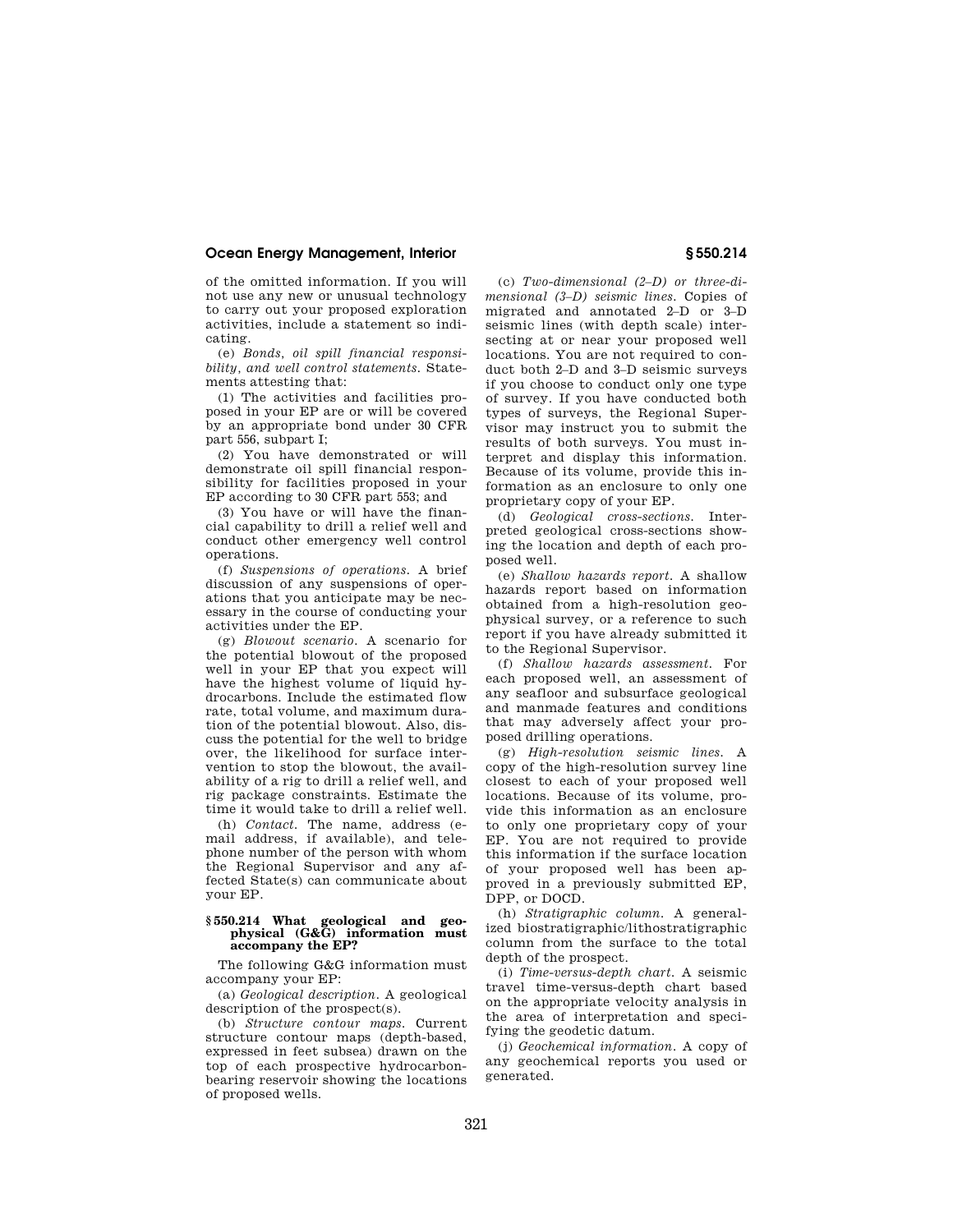(k) *Future G&G activities.* A brief description of the types of G&G explorations and development G&G activities you may conduct for lease or unit purposes after your EP is approved.

## **§ 550.215 What hydrogen sulfide (H**2**S) information must accompany the EP?**

The following H<sub>2</sub>S information, as applicable, must accompany your EP:

(a) *Concentration.* The estimated concentration of any  $H_2S$  you might encounter while you conduct your proposed exploration activities.

(b) *Classification.* Under 30 CFR 250.490(c), a request that the BSEE Regional Supervisor classify the area of your proposed exploration activities as either  $H_2S$  absent,  $H_2S$  present, or  $H_2S$ unknown. Provide sufficient information to justify your request.

(c) *H*2*S Contingency Plan*. If you ask the Regional Supervisor to classify the area of your proposed exploration activities as either  $H_2S$  present or  $H_2S$ unknown, an H2S Contingency Plan prepared under 30 CFR 250.490(f), or a reference to an approved or submitted H2S Contingency Plan that covers the proposed exploration activities.

(d) *Modeling report.* If you modeled a potential H2S release when developing your EP, modeling report or the modeling results, or a reference to such report or results if you have already submitted it to the Regional Supervisor.

(1) The analysis in the modeling report must be specific to the particular site of your proposed exploration activities, and must consider any nearby human-occupied OCS facilities, shipping lanes, fishery areas, and other points where humans may be subject to potential exposure from an H2S release from your proposed exploration activities.

(2) If any H2S emissions are projected to affect an onshore location in concentrations greater than 10 parts per million, the modeling analysis must be consistent with the Environmental Protection Agency's (EPA) risk management plan methodologies outlined in 40 CFR part 68.

## **§ 550.215 30 CFR Ch. V (7–1–12 Edition)**

## **§ 550.216 What biological, physical, and socioeconomic information must accompany the EP?**

If you obtain the following information in developing your EP, or if the Regional Supervisor requires you to obtain it, you must include a report, or the information obtained, or a reference to such a report or information if you have already submitted it to the Regional Supervisor, as accompanying information:

(a) *Biological environment reports.*  Site-specific information on<br>chemosynthetic communities federchemosynthetic ally listed threatened or endangered species, marine mammals protected under the Marine Mammal Protection Act (MMPA), sensitive underwater features, marine sanctuaries, critical habitat designated under the Endangered Species Act (ESA), or other areas of biological concern.

(b) *Physical environment reports.* Sitespecific meteorological, physical oceanographic, geotechnical reports, or archaeological reports (if required under §550.194).

(c) *Socioeconomic study reports.* Socioeconomic information regarding your proposed exploration activities.

## **§ 550.217 What solid and liquid wastes and discharges information and cooling water intake information must accompany the EP?**

The following solid and liquid wastes and discharges information and cooling water intake information must accompany your EP:

(a) *Projected wastes.* A table providing the name, brief description, projected quantity, and composition of solid and liquid wastes (such as spent drilling fluids, drill cuttings, trash, sanitary and domestic wastes, and chemical product wastes) likely to be generated by your proposed exploration activities. Describe:

(1) The methods you used for determining this information; and

(2) Your plans for treating, storing, and downhole disposal of these wastes at your drilling location(s).

(b) *Projected ocean discharges.* If any of your solid and liquid wastes will be discharged overboard, or are planned discharges from manmade islands: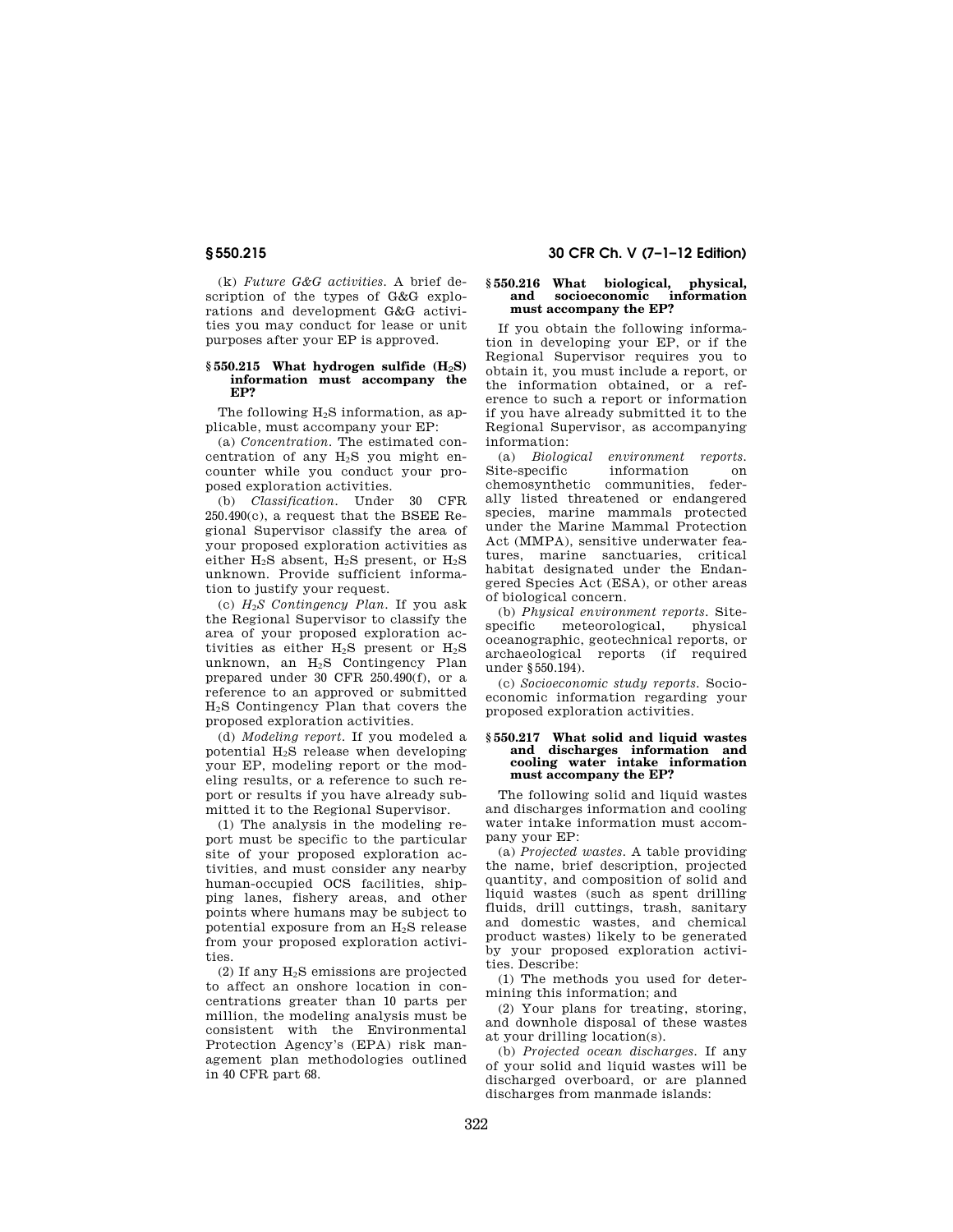(1) A table showing the name, projected amount, and rate of discharge for each waste type; and

(2) A description of the discharge method (such as shunting through a downpipe, *etc.*) you will use.

(c) *National Pollutant Discharge Elimination System (NPDES) permit.* (1) A discussion of how you will comply with the provisions of the applicable general NPDES permit that covers your proposed exploration activities; or

(2) A copy of your application for an individual NPDES permit. Briefly describe the major discharges and methods you will use for compliance.

(d) *Modeling report.* The modeling report or the modeling results (if you modeled the discharges of your projected solid or liquid wastes when developing your EP), or a reference to such report or results if you have already submitted it to the Regional Supervisor.

(e) *Projected cooling water intake.* A table for each cooling water intake structure likely to be used by your proposed exploration activities that includes a brief description of the cooling water intake structure, daily water intake rate, water intake through screen velocity, percentage of water intake used for cooling water, mitigation measures for reducing impingement and entrainment of aquatic organisms, and biofouling prevention measures.

## **§ 550.218 What air emissions information must accompany the EP?**

The following air emissions information, as applicable, must accompany your EP:

(a) *Projected emissions.* Tables showing the projected emissions of sulphur dioxide  $(SO<sub>2</sub>)$ , particulate matter in the form of  $PM_{10}$  and  $PM_{2.5}$  when applicable, nitrogen oxides  $(NO<sub>x</sub>)$ , carbon monoxide (CO), and volatile organic compounds (VOC) that will be generated by your proposed exploration activities.

(1) For each source on or associated with the drilling unit (including well test flaring and well protection structure installation), you must list:

(i) The projected peak hourly emissions;

(ii) The total annual emissions in tons per year;

(iii) Emissions over the duration of the proposed exploration activities;

(iv) The frequency and duration of emissions; and

(v) The total of all emissions listed in paragraphs  $(a)(1)(i)$  through  $(iv)$  of this section.

(2) You must provide the basis for all calculations, including engine size and rating, and applicable operational information.

(3) You must base the projected emissions on the maximum rated capacity of the equipment on the proposed drilling unit under its physical and operational design.

(4) If the specific drilling unit has not yet been determined, you must use the maximum emission estimates for the type of drilling unit you will use.

(b) *Emission reduction measures.* A description of any proposed emission reduction measures, including the affected source(s), the emission reduction control technologies or procedures, the quantity of reductions to be achieved, and any monitoring system you propose to use to measure emissions.

(c) *Processes, equipment, fuels, and combustibles.* A description of processes, processing equipment, combustion equipment, fuels, and storage units. You must include the characteristics and the frequency, duration, and maximum burn rate of any well test fluids to be burned.

(d) *Distance to shore.* Identification of the distance of your drilling unit from the mean high water mark (mean higher high water mark on the Pacific coast) of the adjacent State.

(e) *Non-exempt drilling units.* A description of how you will comply with §550.303 when the projected emissions of  $SO_2$ , PM,  $NO_X$ , CO, or VOC, that will be generated by your proposed exploration activities, are greater than the respective emission exemption amounts ''E'' calculated using the formulas in  $$550.303(d)$ . When BOEM requires air quality modeling, you must use the guidelines in Appendix W of 40 CFR part 51 with a model approved by the Director. Submit the best available meteorological information and data consistent with the model(s) used.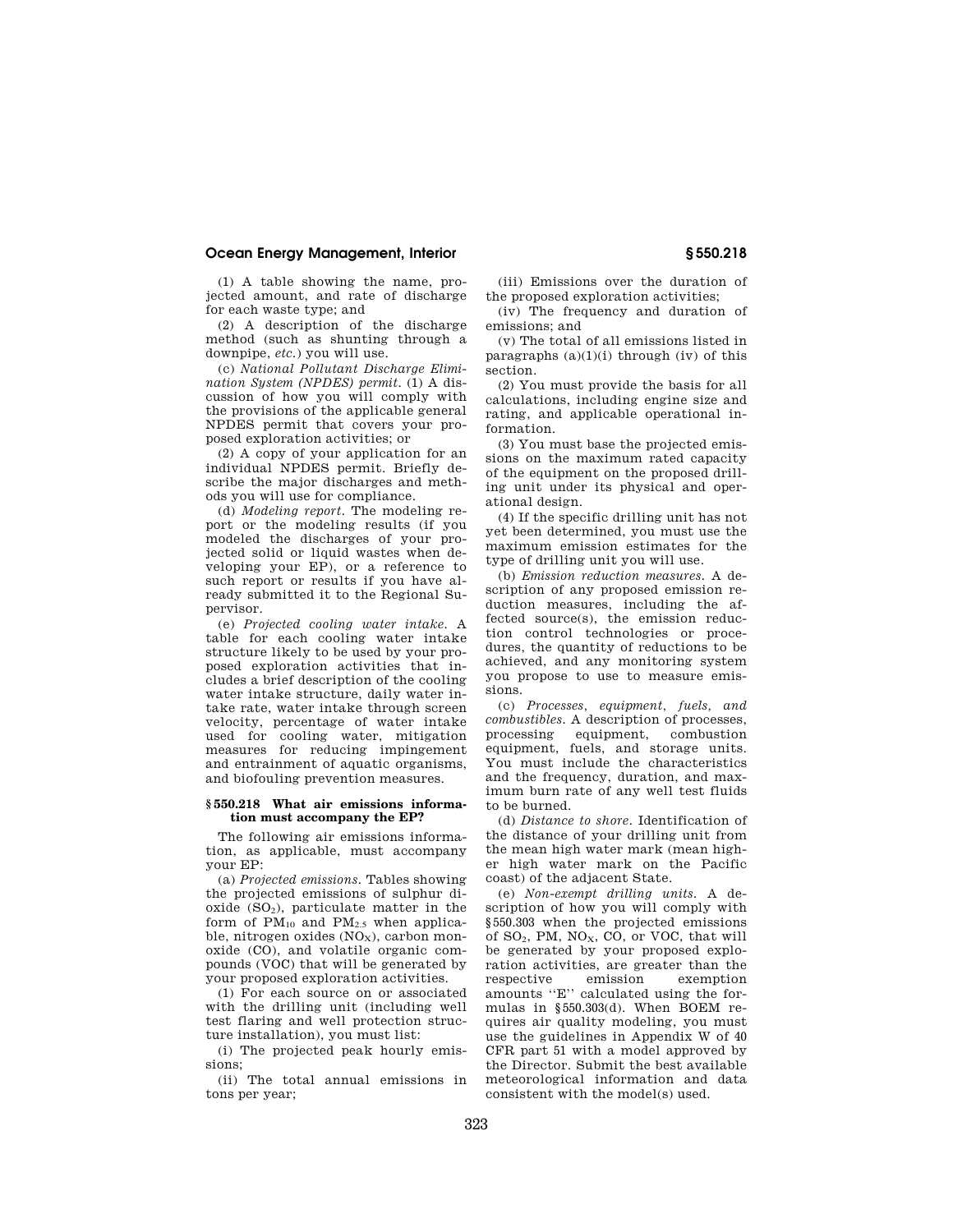(f) *Modeling report.* A modeling report or the modeling results (if §550.303 requires you to use an approved air quality model to model projected air emissions in developing your EP), or a reference to such a report or results if you have already submitted it to the Regional Supervisor.

## **§ 550.219 What oil and hazardous substance spills information must accompany the EP?**

The following information regarding potential spills of oil (see definition under 30 CFR 254.6) and hazardous substances (see definition under 40 CFR part 116) as applicable, must accompany your EP:

(a) *Oil spill response planning.* The material required under paragraph (a)(1) or (a)(2) of this section:

(1) An Oil Spill Response Plan (OSRP) for the facilities you will use to conduct your exploration activities prepared according to the requirements of 30 CFR part 254, subpart B; or

(2) Reference to your approved regional OSRP (see 30 CFR 254.3) to include:

(i) A discussion of your regional OSRP;

(ii) The location of your primary oil spill equipment base and staging area;

(iii) The name(s) of your oil spill removal organization(s) for both equipment and personnel;

(iv) The calculated volume of your worst case discharge scenario (see 30 CFR 254.26(a)), and a comparison of the appropriate worst case discharge scenario in your approved regional OSRP with the worst case discharge scenario that could result from your proposed exploration activities; and

(v) A description of the worst case discharge scenario that could result from your proposed exploration activities (see 30 CFR 254.26(b), (c), (d), and (e)).

(b) *Modeling report.* If you model a potential oil or hazardous substance spill in developing your EP, a modeling report or the modeling results, or a reference to such report or results if you have already submitted it to the Regional Supervisor.

## **§ 550.219 30 CFR Ch. V (7–1–12 Edition)**

## **§ 550.220 If I propose activities in the Alaska OCS Region, what planning information must accompany the EP?**

If you propose exploration activities in the Alaska OCS Region, the following planning information must accompany your EP:

(a) *Emergency plans.* A description of your emergency plans to respond to a blowout, loss or disablement of a drilling unit, and loss of or damage to support craft.

(b) *Critical operations and curtailment procedures.* Critical operations and curtailment procedures for your exploration activities. The procedures must identify ice conditions, weather, and other constraints under which the exploration activities will either be curtailed or not proceed.

## **§ 550.221 What environmental monitoring information must accompany the EP?**

The following environmental monitoring information, as applicable, must accompany your EP:

(a) *Monitoring systems.* A description of any existing and planned monitoring systems that are measuring, or will measure, environmental conditions or will provide project-specific data or information on the impacts of your exploration activities.

(b) *Incidental takes.* If there is reason to believe that protected species may be incidentally taken by planned exploration activities, you must describe how you will monitor for incidental take of:

(1) Threatened and endangered species listed under the ESA; and

(2) Marine mammals, as appropriate, if you have not already received authorization for incidental take as may be necessary under the MMPA.

(c) *Flower Garden Banks National Marine Sanctuary (FGBNMS).* If you propose to conduct exploration activities within the protective zones of the FGBNMS, a description of your provisions for monitoring the impacts of an oil spill on the environmentally sensitive resources at the FGBNMS.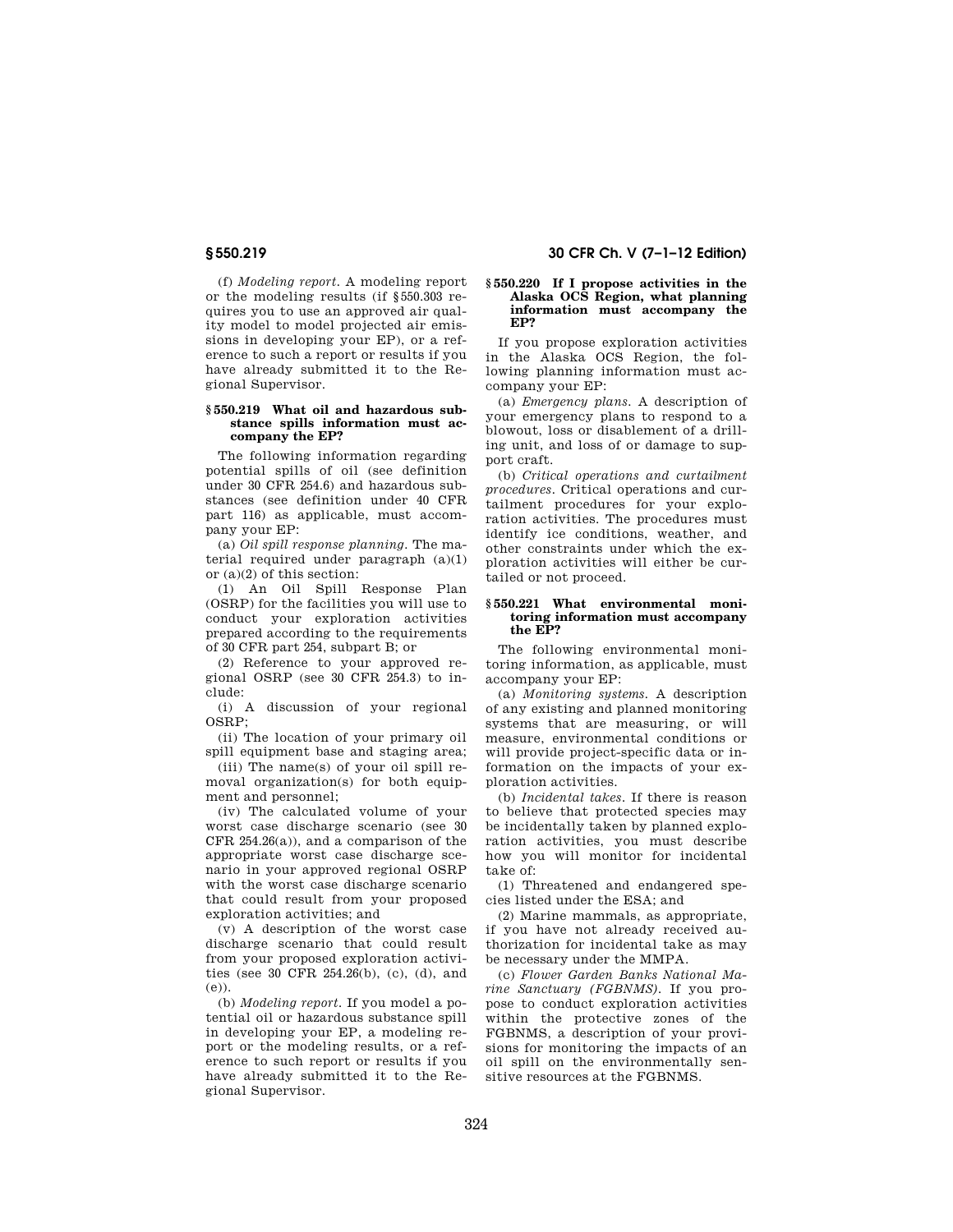## **§ 550.222 What lease stipulations information must accompany the EP?**

A description of the measures you took, or will take, to satisfy the conditions of lease stipulations related to your proposed exploration activities must accompany your EP.

## **§ 550.223 What mitigation measures information must accompany the EP?**

(a) If you propose to use any measures beyond those required by the regulations in this part to minimize or mitigate environmental impacts from your proposed exploration activities, a description of the measures you will use must accompany your EP.

(b) If there is reason to believe that protected species may be incidentally taken by planned exploration activities, you must include mitigation measures designed to avoid or minimize the incidental take of:

(1) Threatened and endangered species listed under the ESA; and

(2) Marine mammals, as appropriate, if you have not already received authorization for incidental take as may be necessary under the MMPA.

## **§ 550.224 What information on support**  vessels, offshore vehicles, and air**craft you will use must accompany the EP?**

The following information on the support vessels, offshore vehicles, and aircraft you will use must accompany your EP:

(a) *General.* A description of the crew boats, supply boats, anchor handling vessels, tug boats, barges, ice management vessels, other vessels, offshore vehicles, and aircraft you will use to support your exploration activities. The description of vessels and offshore vehicles must estimate the storage capacity of their fuel tanks and the frequency of their visits to your drilling unit.

(b) *Air emissions.* A table showing the source, composition, frequency, and duration of the air emissions likely to be generated by the support vessels, offshore vehicles, and aircraft you will use that will operate within 25 miles of your drilling unit.

(c) *Drilling fluids and chemical products transportation.* A description of the transportation method and quantities

of drilling fluids and chemical products (see  $§550.213(b)$  and (c)) you will transport from the onshore support facilities you will use to your drilling unit.

(d) *Solid and liquid wastes transportation.* A description of the transportation method and a brief description of the composition, quantities, and destination(s) of solid and liquid wastes (see §550.217(a)) you will transport from your drilling unit.

(e) *Vicinity map.* A map showing the location of your proposed exploration activities relative to the shoreline. The map must depict the primary route(s) the support vessels and aircraft will use when traveling between the onshore support facilities you will use and your drilling unit.

## **§ 550.225 What information on the onshore support facilities you will use must accompany the EP?**

The following information on the onshore support facilities you will use must accompany your EP:

(a) *General.* A description of the onshore facilities you will use to provide supply and service support for your proposed exploration activities (e.g., service bases and mud company docks).

(1) Indicate whether the onshore support facilities are existing, to be constructed, or to be expanded.

(2) If the onshore support facilities are, or will be, located in areas not adjacent to the Western GOM, provide a timetable for acquiring lands (including rights-of-way and easements) and constructing or expanding the facilities. Describe any State or Federal permits or approvals (dredging, filling, *etc.*) that would be required for constructing or expanding them.

(b) *Air emissions.* A description of the source, composition, frequency, and duration of the air emissions (attributable to your proposed exploration activities) likely to be generated by the onshore support facilities you will use.

(c) *Unusual solid and liquid wastes.* A description of the quantity, composition, and method of disposal of any unusual solid and liquid wastes (attributable to your proposed exploration activities) likely to be generated by the onshore support facilities you will use. Unusual wastes are those wastes not specifically addressed in the relevant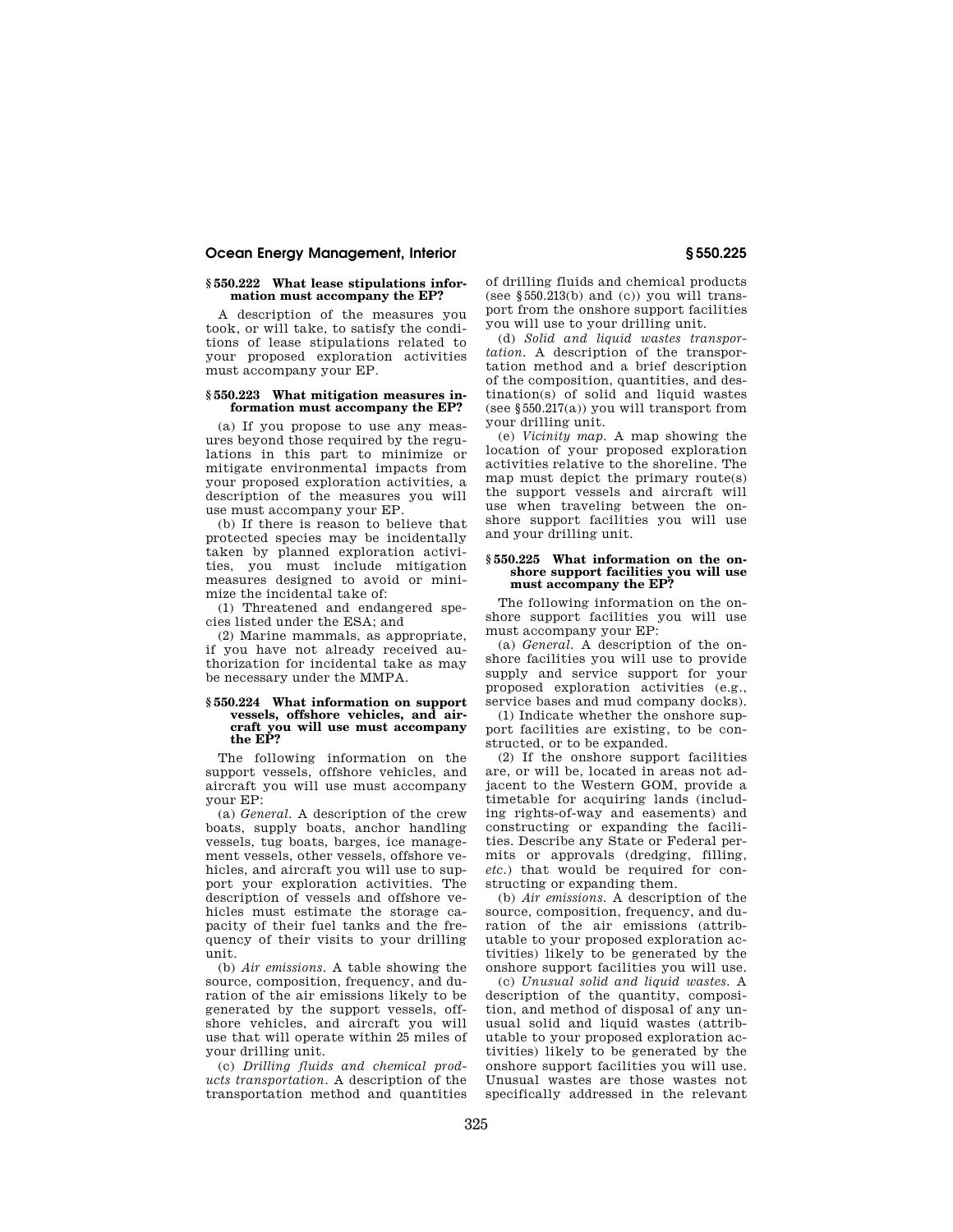National Pollution Discharge Elimination System (NPDES) permit.

(d) *Waste disposal.* A description of the onshore facilities you will use to store and dispose of solid and liquid wastes generated by your proposed exploration activities (see §550.217) and the types and quantities of such wastes.

## **§ 550.226 What Coastal Zone Management Act (CZMA) information must accompany the EP?**

The following CZMA information must accompany your EP:

(a) *Consistency certification.* A copy of your consistency certification under section  $307(c)(3)(B)$  of the CZMA (16 U.S.C. 1456(c)(3)(B)) and 15 CFR 930.76(d) stating that the proposed exploration activities described in detail in this EP comply with (name of State(s)) approved coastal management program(s) and will be conducted in a manner that is consistent with such program(s); and

(b) *Other information.* ''Information'' as required by 15 CFR 930.76(a) and 15 CFR  $930.58(a)(2)$  and "Analysis" as required by 15 CFR 930.58(a)(3).

## **§ 550.227 What environmental impact analysis (EIA) information must accompany the EP?**

The following EIA information must accompany your EP:

(a) *General requirements.* Your EIA must:

(1) Assess the potential environmental impacts of your proposed exploration activities;

(2) Be project specific; and

(3) Be as detailed as necessary to assist the Regional Supervisor in complying with the National Environmental Policy Act (NEPA) of 1969 (42 U.S.C. 4321 *et seq.*) and other relevant Federal laws such as the ESA and the MMPA.

(b) *Resources, conditions, and activities.*  Your EIA must describe those resources, conditions, and activities listed below that could be affected by your proposed exploration activities, or that could affect the construction and operation of facilities or structures, or the activities proposed in your EP.

(1) Meteorology, oceanography, geology, and shallow geological or manmade hazards;

**§ 550.226 30 CFR Ch. V (7–1–12 Edition)** 

(2) Air and water quality;

(3) Benthic communities, marine mammals, sea turtles, coastal and marine birds, fish and shellfish, and plant life;

(4) Threatened or endangered species and their critical habitat as defined by the Endangered Species Act of 1973;

(5) Sensitive biological resources or habitats such as essential fish habitat, refuges, preserves, special management areas identified in coastal management programs, sanctuaries, rookeries, and calving grounds;

(6) Archaeological resources;

(7) Socioeconomic resources including employment, existing offshore and coastal infrastructure (including major sources of supplies, services, energy, and water), land use, subsistence resources and harvest practices, recreation, recreational and commercial fishing (including typical fishing seasons, location, and type), minority and lower income groups, and coastal zone management programs;

(8) Coastal and marine uses such as military activities, shipping, and mineral exploration or development; and

(9) Other resources, conditions, and activities identified by the Regional Supervisor.

(c) *Environmental impacts.* Your EIA must:

(1) Analyze the potential direct and indirect impacts (including those from accidents, cooling water intake structures, and those identified in relevant ESA biological opinions such as, but not limited to, those from noise, vessel collisions, and marine trash and debris) that your proposed exploration activities will have on the identified resources, conditions, and activities;

(2) Analyze any potential cumulative impacts from other activities to those identified resources, conditions, and activities potentially impacted by your proposed exploration activities;

(3) Describe the type, severity, and duration of these potential impacts and their biological, physical, and other consequences and implications;

(4) Describe potential measures to minimize or mitigate these potential impacts; and

(5) Summarize the information you incorporate by reference.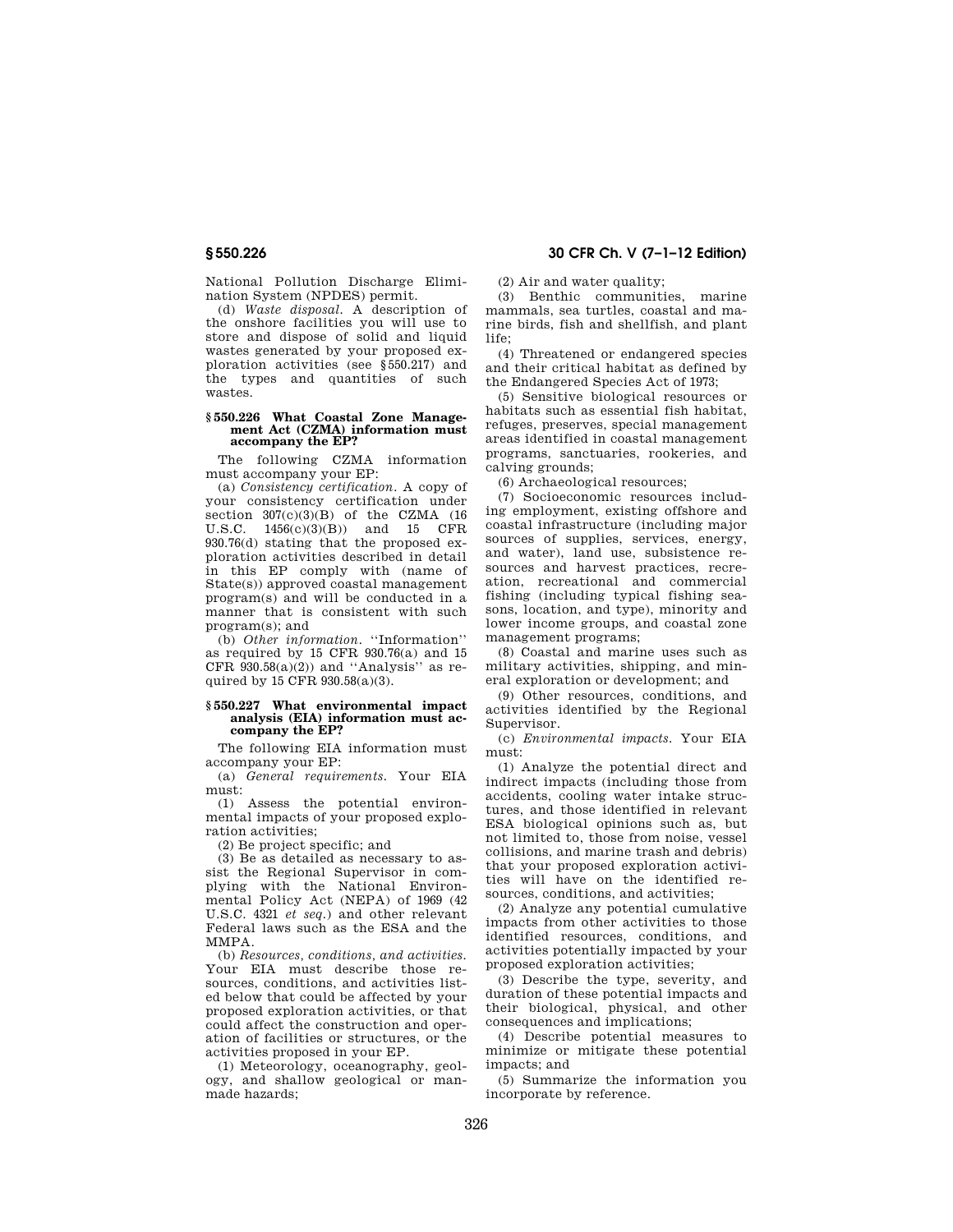(d) *Consultation.* Your EIA must include a list of agencies and persons with whom you consulted or with whom you will be consulting, regarding potential impacts associated with your proposed exploration activities.

(e) *References cited.* Your EIA must include a list of the references that you cite in the EIA.

## **§ 550.228 What administrative information must accompany the EP?**

The following administrative information must accompany your EP:

(a) *Exempted information description (public information copies only).* A description of the general subject matter of the proprietary information that is included in the proprietary copies of your EP or its accompanying information.

(b) *Bibliography.* (1) If you reference a previously submitted EP, DPP, DOCD, study report, survey report, or other material in your EP or its accompanying information, a list of the referenced material; and

(2) The location(s) where the Regional Supervisor can inspect the cited referenced material if you have not submitted it.

REVIEW AND DECISION PROCESS FOR THE EP

## **§ 550.231 After receiving the EP, what will BOEM do?**

(a) *Determine whether deemed submitted.* Within 15 working days after receiving your proposed EP and its accompanying information, the Regional Supervisor will review your submission and deem your EP submitted if:

(1) The submitted information, including the information that must accompany the EP (refer to the list in §550.212), fulfills requirements and is sufficiently accurate;

(2) You have provided all needed additional information (see §550.201(b)); and

(3) You have provided the required number of copies (see §550.206(a)).

(b) *Identify problems and deficiencies.*  If the Regional Supervisor determines that you have not met one or more of the conditions in paragraph (a) of this section, the Regional Supervisor will notify you of the problem or deficiency

within 15 working days after the Regional Supervisor receives your EP and its accompanying information. The Regional Supervisor will not deem your EP submitted until you have corrected all problems or deficiencies identified in the notice.

(c) *Deemed submitted notification.* The Regional Supervisor will notify you when the EP is deemed submitted.

### **§ 550.232 What actions will BOEM take after the EP is deemed submitted?**

(a) *State and CZMA consistency reviews.* Within 2 working days after deeming your EP submitted under §550.231, the Regional Supervisor will use receipted mail or alternative method to send a public information copy of the EP and its accompanying information to the following:

(1) *The Governor of each affected State.*  The Governor has 21 calendar days after receiving your deemed-submitted EP to submit comments. The Regional Supervisor will not consider comments received after the deadline.

(2) *The CZMA agency of each affected State.* The CZMA consistency review period under section  $307(c)(3)(B)(ii)$  of the CZMA (16 U.S.C. 1456(c)(3)(B)(ii)) and 15 CFR 930.78 begins when the State's CZMA agency receives a copy of your deemed-submitted EP, consistency certification, and required necessary data and information (see 15  $CFR 930.77(a)(1)$ .

(b) *BOEM compliance review.* The Regional Supervisor will review the exploration activities described in your proposed EP to ensure that they conform to the performance standards in §550.202.

(c) *BOEM environmental impact evaluation.* The Regional Supervisor will evaluate the environmental impacts of the activities described in your proposed EP and prepare environmental documentation under the National Environmental Policy Act (NEPA) (42 U.S.C. 4321 *et seq.*) and the implementing regulations (40 CFR parts 1500 through 1508).

(d) *Amendments.* During the review of your proposed EP, the Regional Supervisor may require you, or you may elect, to change your EP. If you elect to amend your EP, the Regional Supervisor may determine that your EP, as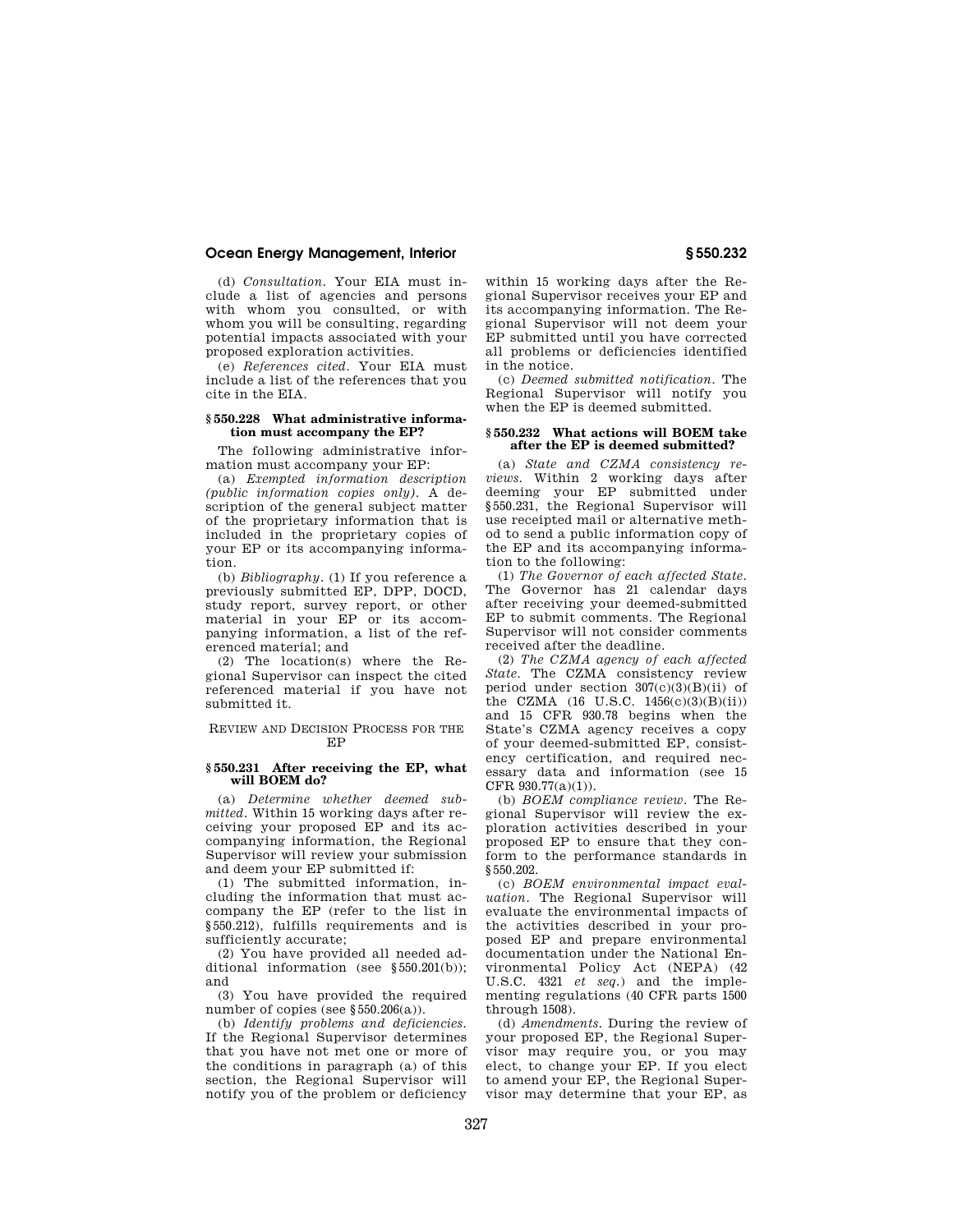## **§ 550.233 30 CFR Ch. V (7–1–12 Edition)**

amended, is subject to the requirements of §550.231.

## **§ 550.233 What decisions will BOEM make on the EP and within what timeframe?**

(a) *Timeframe.* The Regional Supervisor will take one of the actions shown in the table in paragraph (b) of this section within 30 calendar days after the Regional Supervisor deems your EP submitted under §550.231, or receives the last amendment to your proposed EP, whichever occurs later.

(b) *BOEM decision.* By the deadline in paragraph (a) of this section, the Regional Supervisor will take one of the following actions:

| The regional<br>supervisor will                | If $\ldots$                                                                                                                                                                                                                                                                                                                                                        | And then $\ldots$                                                                                                                                                                                                                                                                                                                       |
|------------------------------------------------|--------------------------------------------------------------------------------------------------------------------------------------------------------------------------------------------------------------------------------------------------------------------------------------------------------------------------------------------------------------------|-----------------------------------------------------------------------------------------------------------------------------------------------------------------------------------------------------------------------------------------------------------------------------------------------------------------------------------------|
| (1) Approve your EP,                           | It complies with all applicable requirements,                                                                                                                                                                                                                                                                                                                      | The Regional Supervisor will notify you in writing<br>of the decision and may require you to meet<br>certain conditions, including those to provide<br>monitoring information.                                                                                                                                                          |
| (2) Require you to modify<br>your proposed EP, | The Regional Supervisor finds that it is incon-<br>sistent with the lease, the Act, the regulations<br>prescribed under the Act, or other Federal<br>laws.                                                                                                                                                                                                         | The Regional Supervisor will notify you in writing<br>of the decision and describe the modifications<br>you must make to your proposed EP to ensure<br>it complies with all applicable requirements.                                                                                                                                    |
| (3) Disapprove your EP,                        | Your proposed activities would probably cause<br>serious harm or damage to life (including fish<br>or other aquatic life); property; any mineral (in<br>areas leased or not leased); the National se-<br>curity or defense: or the marine, coastal, or<br>human environment; and you cannot modify<br>your proposed activities to avoid such condi-<br>$tion(s)$ , | (i) The Regional Supervisor will notify you in writ-<br>ing of the decision and describe the reason(s)<br>for disapproving your EP.<br>(ii) BOEM may cancel your lease and com-<br>pensate you under 43 U.S.C. $1334(a)(2)(C)$<br>implementing regulations<br>the<br>and<br>in<br>§§550.182, 550.184, and 550.185 and 30<br>CFR 556.77. |

## **§ 550.234 How do I submit a modified EP or resubmit a disapproved EP, and when will BOEM make a decision?**

(a) *Modified EP.* If the Regional Supervisor requires you to modify your proposed EP under §550.233(b)(2), you must submit the modification(s) to the Regional Supervisor in the same manner as for a new EP. You need submit only information related to the proposed modification(s).

(b) *Resubmitted EP.* If the Regional Supervisor disapproves your EP under  $§550.233(b)(3)$ , you may resubmit the disapproved EP if there is a change in the conditions that were the basis of its disapproval.

(c) *BOEM review and timeframe.* The Regional Supervisor will use the performance standards in §550.202 to either approve, require you to further modify, or disapprove your modified or resubmitted EP. The Regional Supervisor will make a decision within 30 calendar days after the Regional Supervisor deems your modified or resubmitted EP to be submitted, or receives the last amendment to your modified or resubmitted EP, whichever occurs later.

## **§ 550.235 If a State objects to the EP's coastal zone consistency certification, what can I do?**

If an affected State objects to the coastal zone consistency certification accompanying your proposed EP within the timeframe prescribed in §550.233(a) or §550.234(c), you may do one of the following:

(a) *Amend your EP.* Amend your EP to accommodate the State's objection and submit the amendment to the Regional Supervisor for approval. The amendment needs to only address information related to the State's objection.

(b) *Appeal.* Appeal the State's objection to the Secretary of Commerce using the procedures in 15 CFR part 930, subpart H. The Secretary of Commerce will either:

(1) Grant your appeal by finding, under section  $307(c)(3)(B)(iii)$  of the CZMA (16 U.S.C.  $1456(c)(3)(B)(iii)$ ), that each activity described in detail in your EP is consistent with the objectives of the CZMA, or is otherwise necessary in the interest of National security; or

(2) Deny your appeal, in which case you may amend your EP as described in paragraph (a) of this section.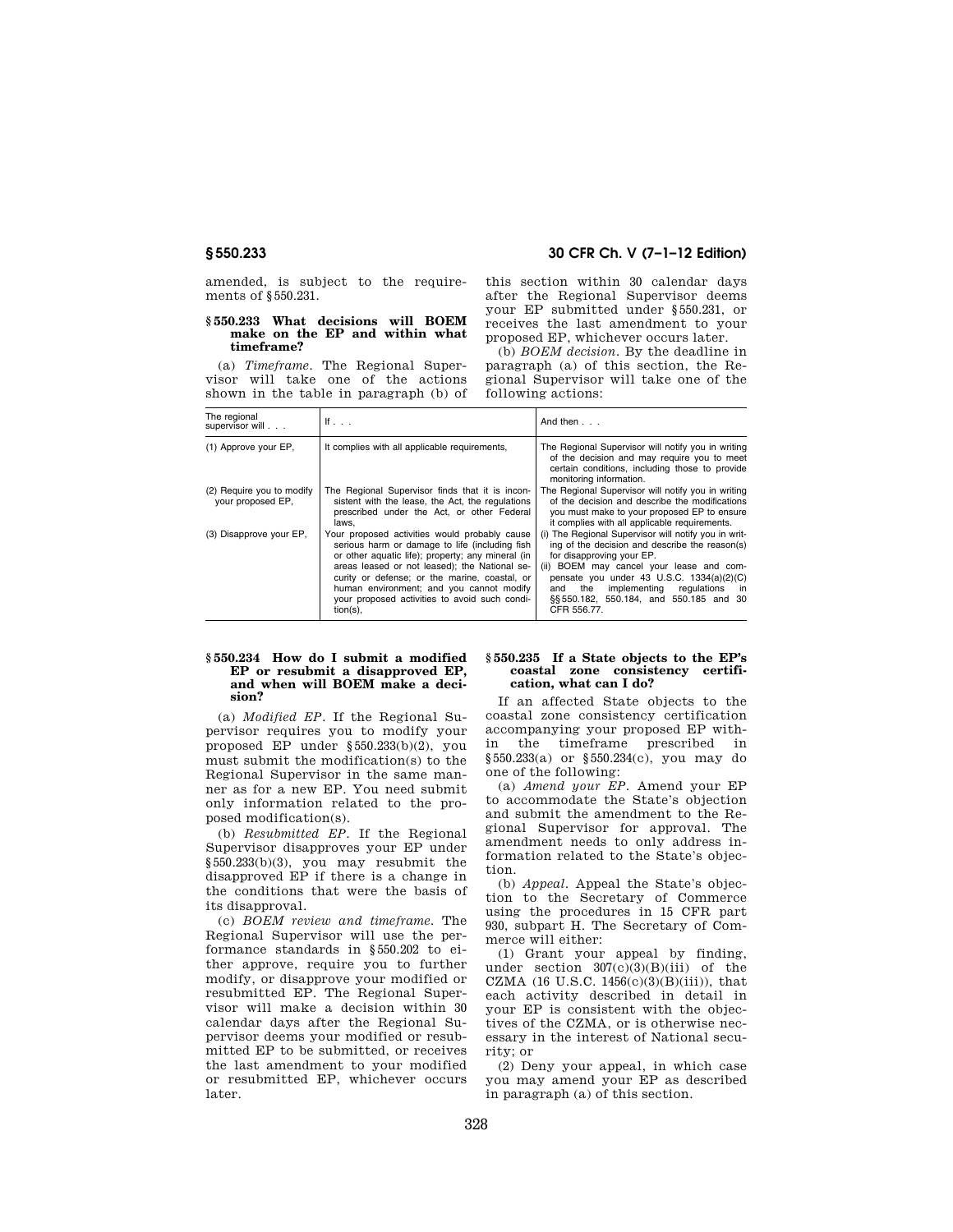(c) *Withdraw your EP.* Withdraw your EP if you decide not to conduct your proposed exploration activities.

CONTENTS OF DEVELOPMENT AND PRO-DUCTION PLANS (DPP) AND DEVELOP-MENT OPERATIONS COORDINATION DOC-UMENTS (DOCD)

## **§ 550.241 What must the DPP or DOCD include?**

Your DPP or DOCD must include the following:

(a) *Description, objectives, and schedule.* A description, discussion of the objectives, and tentative schedule (from start to completion) of the development and production activities you propose to undertake. Examples of development and production activities include:

(1) Development drilling;

(2) Well test flaring;

(3) Installation of production platforms, satellite structures, subsea wellheads and manifolds, and lease term pipelines (see definition at §550.105); and

(4) Installation of production facilities and conduct of production operations.

(b) *Location.* The location and water depth of each of your proposed wells and production facilities. Include a map showing the surface and bottomhole location and water depth of each proposed well, the surface location of each production facility, and the locations of all associated drilling unit and construction barge anchors.

(c) *Drilling unit.* A description of the drilling unit and associated equipment you will use to conduct your proposed development drilling activities. Include a brief description of its important safety and pollution prevention features, and a table indicating the type and the estimated maximum quantity of fuels and oil that will be stored on the facility (see definition of ''facility (3)'' under §550.105).

(d) *Production facilities.* A description of the production platforms, satellite structures, subsea wellheads and manifolds, lease term pipelines (see definition at §550.105), production facilities, umbilicals, and other facilities you will use to conduct your proposed development and production activities. Include

a brief description of their important safety and pollution prevention features, and a table indicating the type and the estimated maximum quantity of fuels and oil that will be stored on the facility (see definition of ''facility (3)'' under §550.105).

(e) *Service fee.* You must include payment of the service fee listed in §550.125.

## **§ 550.242 What information must accompany the DPP or DOCD?**

The following information must accompany your DPP or DOCD.

(a) General information required by §550.243;

(b) G&G information required by §550.244;

(c) Hydrogen sulfide information required by §550.245;

(d) Mineral resource conservation information required by §550.246;

(e) Biological, physical, and socioeconomic information required by §550.247;

(f) Solid and liquid wastes and discharges information and cooling water intake information required by §550.248;

(g) Air emissions information required by §550.249;

(h) Oil and hazardous substance spills information required by §550.250;

(i) Alaska planning information required by §550.251;

(j) Environmental monitoring information required by §550.252;

(k) Lease stipulations information required by §550.253;

(l) Mitigation measures information required by §550.254;

(m) Decommissioning information required by §550.255;

(n) Related facilities and operations information required by §550.256;

(o) Support vessels and aircraft information required by §550.257;

(p) Onshore support facilities information required by §550.258;

(q) Sulphur operations information required by §550.259;

(r) Coastal zone management information required by §550.260;

(s) Environmental impact analysis information required by §550.261; and

(t) Administrative information required by §550.262.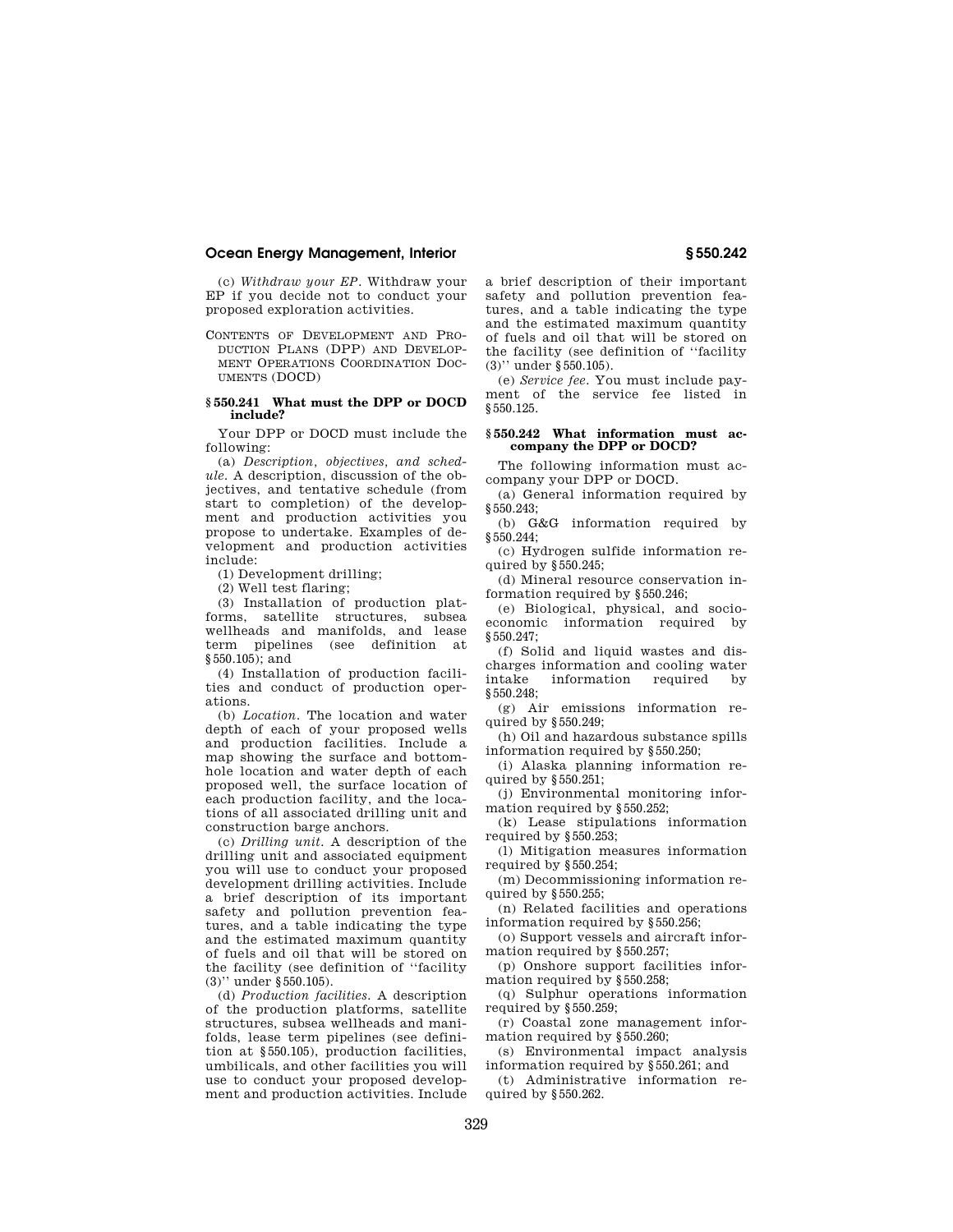#### **§ 550.243 What general information must accompany the DPP or DOCD?**

The following general information must accompany your DPP or DOCD:

(a) *Applications and permits.* A listing, including filing or approval status, of the Federal, State, and local application approvals or permits you must obtain to carry out your proposed development and production activities.

(b) *Drilling fluids.* A table showing the projected amount, discharge rate, and chemical constituents for each type (*i.e.,* water based, oil based, synthetic based) of drilling fluid you plan to use to drill your proposed development wells.

(c) *Production.* The following production information:

(1) Estimates of the average and peak rates of production for each type of production and the life of the reservoir(s) you intend to produce; and

(2) The chemical and physical characteristics of the produced oil (see definition under 30 CFR 254.6) that you will handle or store at the facilities you will use to conduct your proposed development and production activities.

(d) *Chemical products.* A table showing the name and brief description, quantities to be stored, storage method, and rates of usage of the chemical products you will use to conduct your proposed development and production activities. You need list only those chemical products you will store or use in quantities greater than the amounts defined as Reportable Quantities in 40 CFR part 302, or amounts specified by the Regional Supervisor.

(e) *New or unusual technology.* A description and discussion of any new or unusual technology (see definition under §550.200) you will use to carry out your proposed development and production activities. In the public information copies of your DPP or DOCD, you may exclude any proprietary information from this description. In that case, include a brief discussion of the general subject matter of the omitted information. If you will not use any new or unusual technology to carry out your proposed development and production activities, include a statement so indicating.

(f) *Bonds, oil spill financial responsibility, and well control statements.* Statements attesting that:

(1) The activities and facilities proposed in your DPP or DOCD are or will be covered by an appropriate bond under 30 CFR part 556, subpart I;

(2) You have demonstrated or will demonstrate oil spill financial responsibility for facilities proposed in your DPP or DOCD, according to 30 CFR part 553; and

(3) You have or will have the financial capability to drill a relief well and conduct other emergency well control operations.

(g) *Suspensions of production or operations.* A brief discussion of any suspensions of production or suspensions of operations that you anticipate may be necessary in the course of conducting your activities under the DPP or DOCD.

(h) *Blowout scenario.* A scenario for a potential blowout of the proposed well in your DPP or DOCD that you expect will have the highest volume of liquid hydrocarbons. Include the estimated flow rate, total volume, and maximum duration of the potential blowout. Also, discuss the potential for the well to bridge over, the likelihood for surface intervention to stop the blowout, the availability of a rig to drill a relief well, and rig package constraints. Estimate the time it would take to drill a relief well.

(i) *Contact.* The name, mailing address, (e-mail address if available), and telephone number of the person with whom the Regional Supervisor and the affected State(s) can communicate about your DPP or DOCD.

## **§ 550.244 What geological and geophysical (G&G) information must accompany the DPP or DOCD?**

The following G&G information must accompany your DPP or DOCD:

(a) *Geological description.* A geological description of the prospect(s).

(b) *Structure contour maps.* Current structure contour maps (depth-based, expressed in feet subsea) showing depths of expected productive formations and the locations of proposed wells.

(c) *Two dimensional (2–D) or three-dimensional (3–D) seismic lines.* Copies of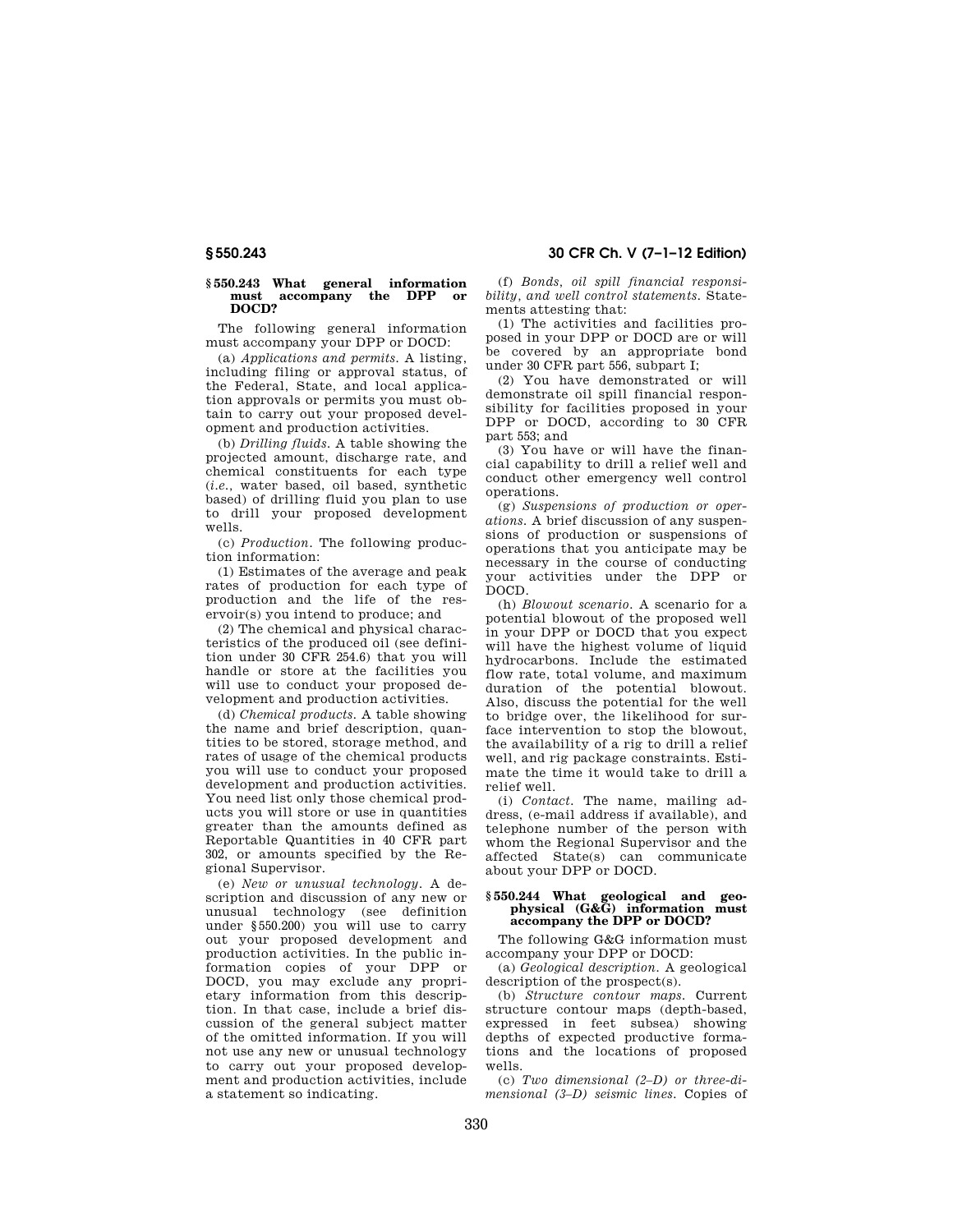migrated and annotated 2–D or 3–D seismic lines (with depth scale) intersecting at or near your proposed well locations. You are not required to conduct both 2–D and 3–D seismic surveys if you choose to conduct only one type of survey. If you have conducted both types of surveys, the Regional Supervisor may instruct you to submit the results of both surveys. You must interpret and display this information. Provide this information as an enclosure to only one proprietary copy of your DPP or DOCD.

(d) *Geological cross-sections.* Interpreted geological cross-sections showing the depths of expected productive formations.

(e) *Shallow hazards report.* A shallow hazards report based on information obtained from a high-resolution geophysical survey, or a reference to such report if you have already submitted it to the Regional Supervisor.

(f) *Shallow hazards assessment.* For each proposed well, an assessment of any seafloor and subsurface geologic and manmade features and conditions that may adversely affect your proposed drilling operations.

(g) *High resolution seismic lines.* A copy of the high-resolution survey line closest to each of your proposed well locations. Because of its volume, provide this information as an enclosure to only one proprietary copy of your DPP or DOCD. You are not required to provide this information if the surface location of your proposed well has been approved in a previously submitted EP, DPP, or DOCD.

(h) *Stratigraphic column.* A generalized biostratigraphic/lithostratigraphic column from the surface to the total depth of each proposed well.

(i) *Time-versus-depth chart.* A seismic travel time-versus-depth chart based on the appropriate velocity analysis in the area of interpretation and specifying the geodetic datum.

(j) *Geochemical information.* A copy of any geochemical reports you used or generated.

(k) *Future G&G activities.* A brief description of the G&G explorations and development G&G activities that you may conduct for lease or unit purposes after your DPP or DOCD is approved.

## § 550.245 What hydrogen sulfide (H<sub>2</sub>S) **information must accompany the DPP or DOCD?**

The following  $H_2S$  information, as applicable, must accompany your DPP or DOCD:

(a) *Concentration.* The estimated concentration of any  $H_2S$  you might encounter or handle while you conduct your proposed development and production activities.

(b) *Classification.* Under 30 CFR 250.490(c), a request that the Regional Supervisor classify the area of your proposed development and production activities as either  $H_2S$  absent,  $H_2S$ present, or H2S unknown. Provide sufficient information to justify your request.

(c) *H* 2S *Contingency Plan*. If you request that the Regional Supervisor classify the area of your proposed development and production activities as either  $H_2S$  present or  $H_2S$  unknown, an H2S Contingency Plan prepared under 30 CFR 250.490(f), or a reference to an approved or submitted H2S Contingency Plan that covers the proposed development and production activities.

(d) *Modeling report.* (1) If you have determined or estimated that the concentration of any H2S you may encounter or handle while you conduct your development and production activities will be greater than 500 parts per million (ppm), you must:

(i) Model a potential worst case  $H_2S$ release from the facilities you will use to conduct your proposed development and production activities; and

(ii) Include a modeling report or modeling results, or a reference to such report or results if you have already submitted it to the Regional Supervisor.

(2) The analysis in the modeling report must be specific to the particular site of your development and production activities, and must consider any nearby human-occupied OCS facilities, shipping lanes, fishery areas, and other points where humans may be subject to potential exposure from an H2S release from your proposed activities.

(3) If any  $H_2S$  emissions are projected to affect an onshore location in concentrations greater than 10 ppm, the modeling analysis must be consistent with the EPA's risk management plan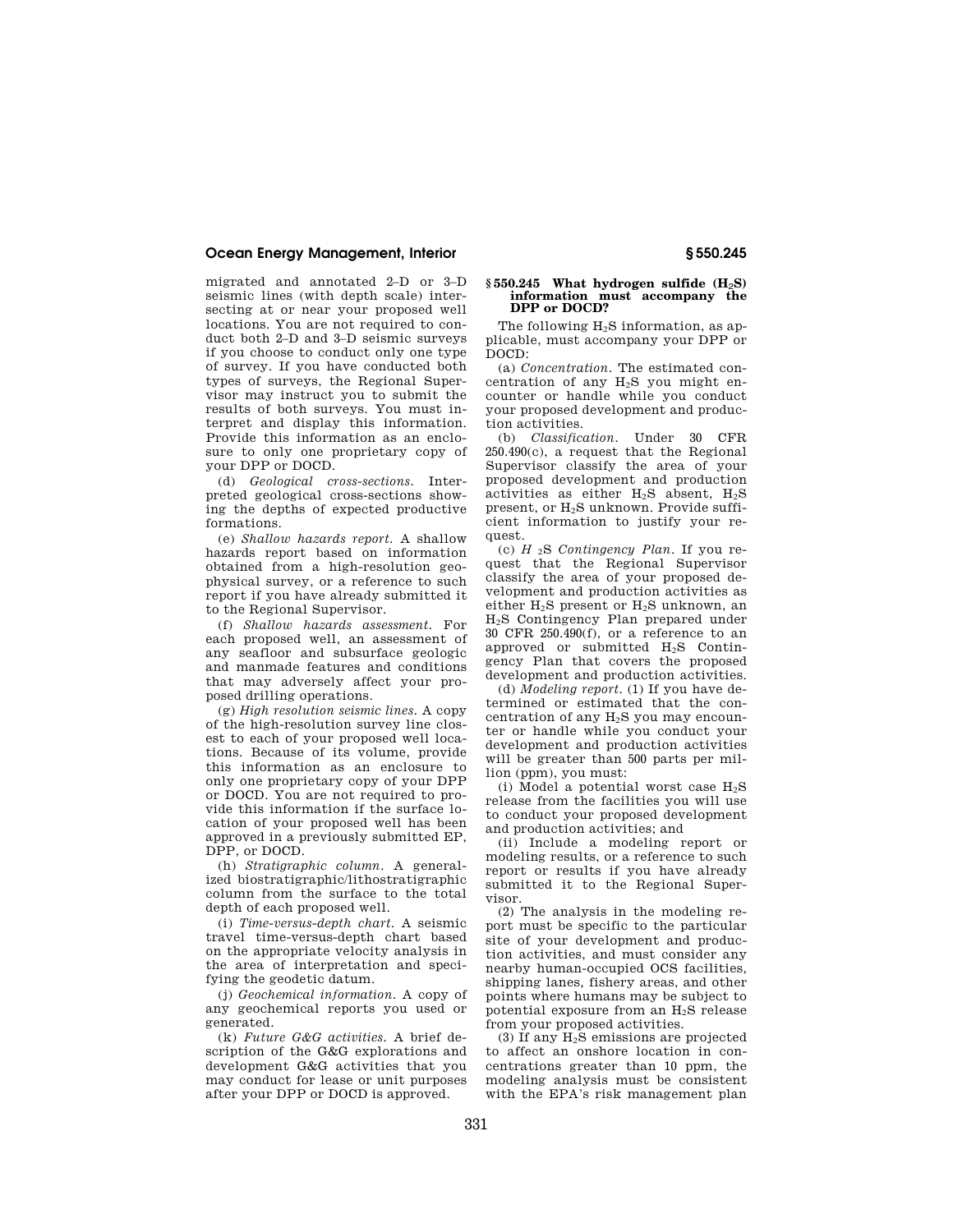methodologies outlined in 40 CFR part 68.

## **§ 550.246 What mineral resource conservation information must accompany the DPP or DOCD?**

The following mineral resource conservation information, as applicable, must accompany your DPP or DOCD:

(a) *Technology and reservoir engineering practices and procedures.* A description of the technology and reservoir engineering practices and procedures you will use to increase the ultimate recovery of oil and gas (e.g., secondary, tertiary, or other enhanced recovery practices). If you will not use enhanced recovery practices initially, provide an explanation of the methods you considered and the reasons why you are not using them.

(b) *Technology and recovery practices and procedures.* A description of the technology and recovery practices and procedures you will use to ensure optimum recovery of oil and gas or sulphur.

(c) *Reservoir development.* A discussion of exploratory well results, other reservoir data, proposed well spacing, completion methods, and other relevant well plan information.

## **§ 550.247 What biological, physical, and socioeconomic information must accompany the DPP or DOCD?**

If you obtain the following information in developing your DPP or DOCD, or if the Regional Supervisor requires you to obtain it, you must include a report, or the information obtained, or a reference to such a report or information if you have already submitted it to the Regional Supervisor, as accompanying information:<br>(a) Biological environment reports

(a) *Biological* Site-specific information on chemosynthetic communities, federally listed threatened or endangered species, marine mammals protected under the MMPA, sensitive underwater features, marine sanctuaries, critical habitat designated under the ESA, or other areas of biological concern.

(b) *Physical environment reports.* Site-<br>specific meteorological, physical meteorological, oceanographic, geotechnical reports, or archaeological reports (if required under §550.194).

## **§ 550.246 30 CFR Ch. V (7–1–12 Edition)**

(c) *Socioeconomic study reports.* Socioeconomic information related to your proposed development and production activities.

## **§ 550.248 What solid and liquid wastes and discharges information and cooling water intake information must accompany the DPP or DOCD?**

The following solid and liquid wastes and discharges information and cooling water intake information must accompany your DPP or DOCD:

(a) *Projected wastes.* A table providing the name, brief description, projected quantity, and composition of solid and liquid wastes (such as spent drilling fluids, drill cuttings, trash, sanitary and domestic wastes, produced waters, and chemical product wastes) likely to be generated by your proposed development and production activities. Describe:

(1) The methods you used for determining this information; and

(2) Your plans for treating, storing, and downhole disposal of these wastes at your facility location(s).

(b) *Projected ocean discharges.* If any of your solid and liquid wastes will be discharged overboard or are planned discharges from manmade islands:

(1) A table showing the name, projected amount, and rate of discharge for each waste type; and

(2) A description of the discharge method (such as shunting through a downpipe, adding to a produced water stream, *etc.*) you will use.

(c) *National Pollutant Discharge Elimination System (NPDES) permit.* (1) A discussion of how you will comply with the provisions of the applicable general NPDES permit that covers your proposed development and production activities; or

(2) A copy of your application for an individual NPDES permit. Briefly describe the major discharges and methods you will use for compliance.

(d) *Modeling report.* A modeling report or the modeling results (if you modeled the discharges of your projected solid or liquid wastes in developing your DPP or DOCD), or a reference to such report or results if you have already submitted it to the Regional Supervisor.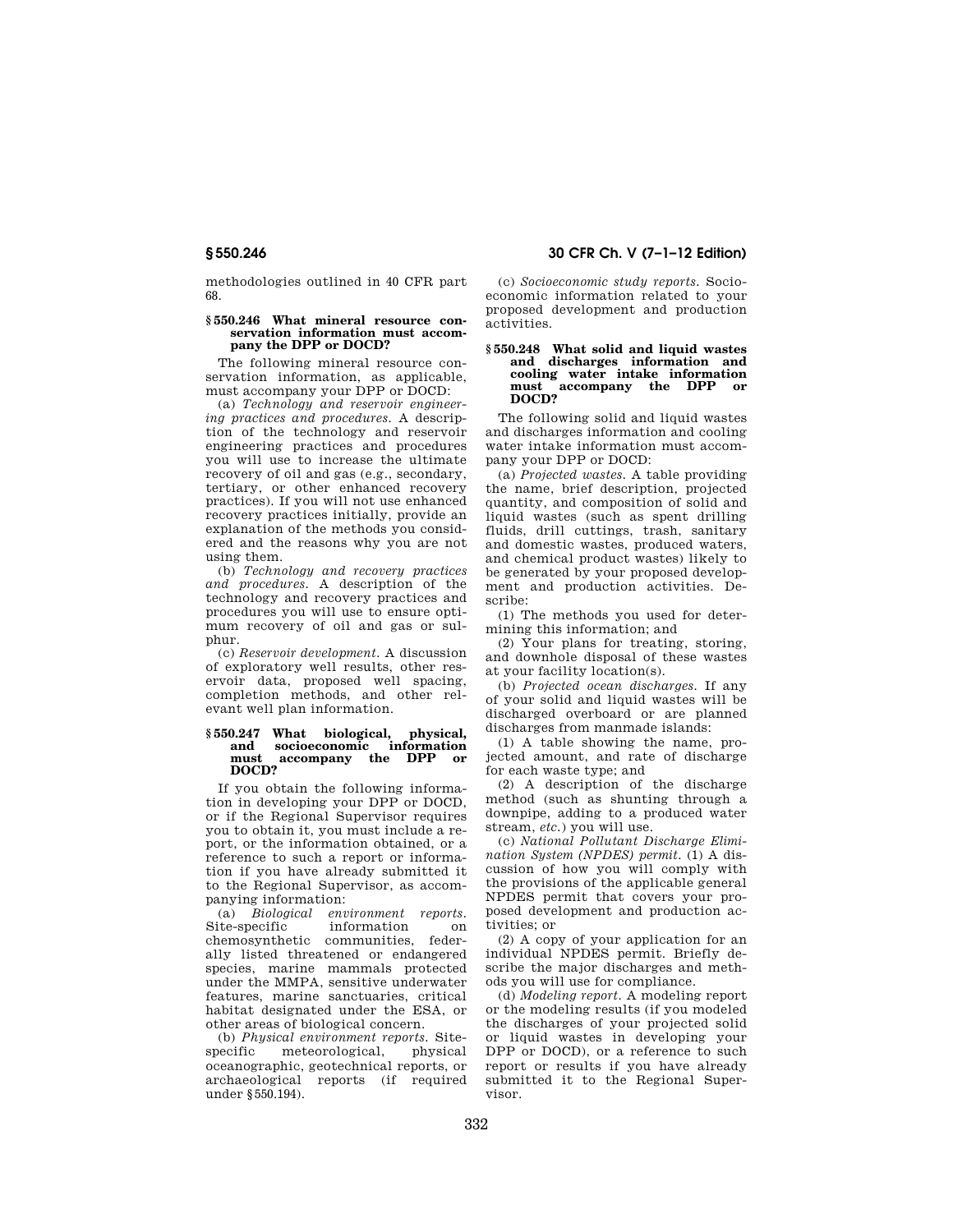(e) *Projected cooling water intake.* A table for each cooling water intake structure likely to be used by your proposed development and production activities that includes a brief description of the cooling water intake structure, daily water intake rate, water intake through-screen velocity, percentage of water intake used for cooling water, mitigation measures for reducing impingement and entrainment of aquatic organisms, and biofouling prevention measures.

#### **§ 550.249 What air emissions information must accompany the DPP or DOCD?**

The following air emissions information, as applicable, must accompany your DPP or DOCD:

(a) *Projected emissions.* Tables showing the projected emissions of sulphur dioxide  $(SO<sub>2</sub>)$ , particulate matter in the form of  $PM_{10}$  and  $PM_{2.5}$  when applicable, nitrogen oxides  $(NO<sub>x</sub>)$ , carbon monoxide (CO), and volatile organic compounds (VOC) that will be generated by your proposed development and production activities.

(1) For each source on or associated with the facility you will use to conduct your proposed development and production activities, you must list:

(i) The projected peak hourly emissions;

(ii) The total annual emissions in tons per year;

(iii) Emissions over the duration of the proposed development and production activities;

(iv) The frequency and duration of emissions; and

(v) The total of all emissions listed in paragraph  $(a)(1)(i)$  through  $(iv)$  of this section.

(2) If your proposed production and development activities would result in an increase in the emissions of an air pollutant from your facility to an amount greater than the amount specified in your previously approved DPP or DOCD, you must show the revised emission rates for each source as well as the incremental change for each source.

(3) You must provide the basis for all calculations, including engine size and rating, and applicable operational information.

(4) You must base the projected emissions on the maximum rated capacity of the equipment and the maximum throughput of the facility you will use to conduct your proposed development and production activities under its physical and operational design.

(5) If the specific drilling unit has not yet been determined, you must use the maximum emission estimates for the type of drilling unit you will use.

(b) *Emission reduction measures.* A description of any proposed emission reduction measures, including the affected source(s), the emission reduction control technologies or procedures, the quantity of reductions to be achieved, and any monitoring system you propose to use to measure emissions.

(c) *Processes, equipment, fuels, and combustibles.* A description of processes, processing equipment, combustion equipment, fuels, and storage units. You must include the frequency, duration, and maximum burn rate of any flaring activity.

(d) *Distance to shore.* Identification of the distance of the site of your proposed development and production activities from the mean high water mark (mean higher high water mark on the Pacific coast) of the adjacent State.

(e) *Non-exempt facilities.* A description of how you will comply with §550.303 when the projected emissions of  $SO<sub>2</sub>$ , PM, NO<sub>x</sub>, CO, or VOC that will be generated by your proposed development and production activities are greater than the respective emission exemption amounts ''E'' calculated using the formulas in §550.303(d). When BOEM requires air quality modeling, you must use the guidelines in Appendix W of 40 CFR part 51 with a model approved by the Director. Submit the best available meteorological information and data consistent with the model(s) used.

(f) *Modeling report.* A modeling report or the modeling results (if §550.303 requires you to use an approved air quality model to model projected air emissions in developing your DPP or DOCD), or a reference to such report or results if you have already submitted it to the Regional Supervisor.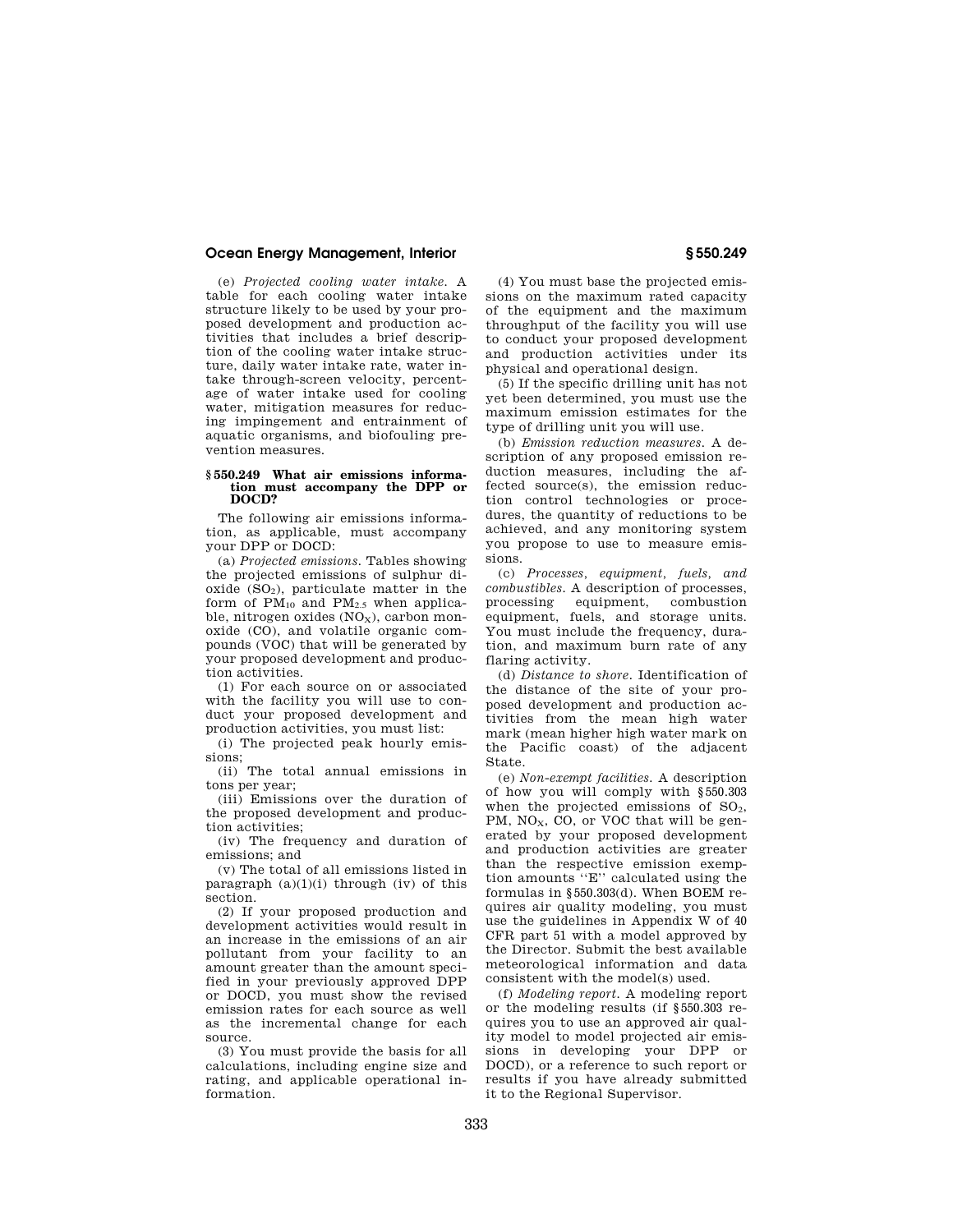## **§ 550.250 What oil and hazardous substance spills information must accompany the DPP or DOCD?**

The following information regarding potential spills of oil (see definition under 30 CFR 254.6) and hazardous substances (see definition under 40 CFR part 116), as applicable, must accompany your DPP or DOCD:

(a) *Oil spill response planning.* The material required under paragraph (a)(1) or (a)(2) of this section:

(1) An Oil Spill Response Plan (OSRP) for the facilities you will use to conduct your proposed development and production activities prepared according to the requirements of 30 CFR part 254, subpart B; or

(2) Reference to your approved regional OSRP (see 30 CFR 254.3) to include:

(i) A discussion of your regional OSRP;

(ii) The location of your primary oil spill equipment base and staging area;

(iii) The name(s) of your oil spill removal organization(s) for both equipment and personnel;

(iv) The calculated volume of your worst case discharge scenario (see 30 CFR 254.26(a)), and a comparison of the appropriate worst case discharge scenario in your approved regional OSRP with the worst case discharge scenario that could result from your proposed development and production activities; and

(v) A description of the worst case oil spill scenario that could result from your proposed development and production activities (see  $30$  CFR 254.26(b), (c), (d), and (e)).

(b) *Modeling report.* If you model a potential oil or hazardous substance spill in developing your DPP or DOCD, a modeling report or the modeling results, or a reference to such report or results if you have already submitted it to the Regional Supervisor.

#### **§ 550.251 If I propose activities in the Alaska OCS Region, what planning information must accompany the DPP?**

If you propose development and production activities in the Alaska OCS Region, the following planning information must accompany your DPP:

(a) *Emergency plans.* A description of your emergency plans to respond to a blowout, loss or disablement of a drilling unit, and loss of or damage to support craft; and

(b) *Critical operations and curtailment procedures.* Critical operations and curtailment procedures for your development and production activities. The procedures must identify ice conditions, weather, and other constraints under which the development and production activities will either be curtailed or not proceed.

## **§ 550.252 What environmental monitoring information must accompany the DPP or DOCD?**

The following environmental monitoring information, as applicable, must accompany your DPP or DOCD:

(a) *Monitoring systems.* A description of any existing and planned monitoring systems that are measuring, or will measure, environmental conditions or will provide project-specific data or information on the impacts of your development and production activities.

(b) *Incidental takes.* If there is reason to believe that protected species may be incidentally taken by planned development and production activities, you must describe how you will monitor for incidental take of:

(1) Threatened and endangered species listed under the ESA; and

(2) Marine mammals, as appropriate, if you have not already received authorization for incidental take of marine mammals as may be necessary under the MMPA.

(c) *Flower Garden Banks National Marine Sanctuary (FGBNMS).* If you propose to conduct development and production activities within the protective zones of the FGBNMS, a description of your provisions for monitoring the impacts of oil spill on the environmentally sensitive resources of the FGBNMS.

## **§ 550.253 What lease stipulations information must accompany the DPP or DOCD?**

A description of the measures you took, or will take, to satisfy the conditions of lease stipulations related to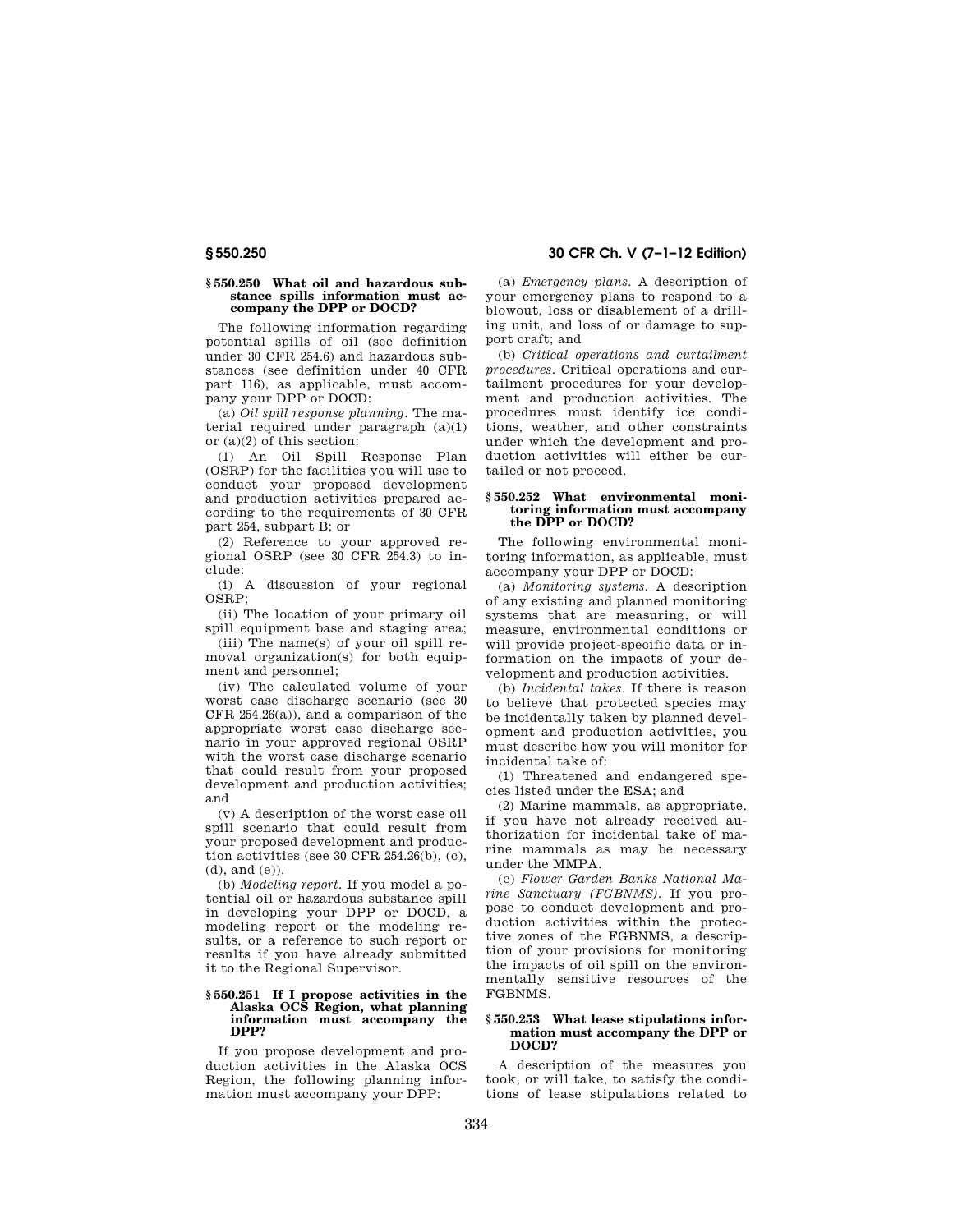your proposed development and production activities must accompany your DPP or DOCD.

## **§ 550.254 What mitigation measures information must accompany the DPP or DOCD?**

(a) If you propose to use any measures beyond those required by the regulations in this part to minimize or mitigate environmental impacts from your proposed development and production activities, a description of the measures you will use must accompany your DPP or DOCD.

(b) If there is reason to believe that protected species may be incidentally taken by planned development and production activities, you must include mitigation measures designed to avoid or minimize that incidental take of:

(1) Threatened and endangered species listed under the ESA; and

(2) Marine mammals, as appropriate, if you have not already received authorization for incidental take as may be necessary under the MMPA.

#### **§ 550.255 What decommissioning information must accompany the DPP or DOCD?**

A brief description of how you intend to decommission your wells, platforms, pipelines, and other facilities, and clear your site(s) must accompany your DPP or DOCD.

## **§ 550.256 What related facilities and operations information must ac-company the DPP or DOCD?**

The following information regarding facilities and operations directly related to your proposed development and production activities must accompany your DPP or DOCD.

(a) *OCS facilities and operations.* A description and location of any of the following that directly relate to your proposed development and production activities:

(1) Drilling units;

(2) Production platforms;

(3) Right-of-way pipelines (including those that transport chemical products and produced water); and

(4) Other facilities and operations located on the OCS (regardless of ownership).

(b) *Transportation system.* A discussion of the transportation system that you will use to transport your production to shore, including:

(1) Routes of any new pipelines;

(2) Information concerning barges and shuttle tankers, including the storage capacity of the transport vessel(s), and the number of transfers that will take place per year;

(3) Information concerning any intermediate storage or processing facilities;

(4) An estimate of the quantities of oil, gas, or sulphur to be transported from your production facilities; and

(5) A description and location of the primary onshore terminal.

## **§ 550.257 What information on the support vessels, offshore vehicles, and aircraft you will use must accompany the DPP or DOCD?**

The following information on the support vessels, offshore vehicles, and aircraft you will use must accompany your DPP or DOCD:

(a) *General.* A description of the crew boats, supply boats, anchor handling vessels, tug boats, barges, ice management vessels, other vessels, offshore vehicles, and aircraft you will use to support your development and production activities. The description of vessels and offshore vehicles must estimate the storage capacity of their fuel tanks and the frequency of their visits to the facilities you will use to conduct your proposed development and production activities.

(b) *Air emissions.* A table showing the source, composition, frequency, and duration of the air emissions likely to be generated by the support vessels, offshore vehicles, and aircraft you will use that will operate within 25 miles of the facilities you will use to conduct your proposed development and production activities.

(c) *Drilling fluids and chemical products transportation.* A description of the transportation method and quantities of drilling fluids and chemical products (see  $$550.243(b)$  and (d)) you will transport from the onshore support facilities you will use to the facilities you will use to conduct your proposed development and production activities.

(d) *Solid and liquid wastes transportation.* A description of the transportation method and a brief description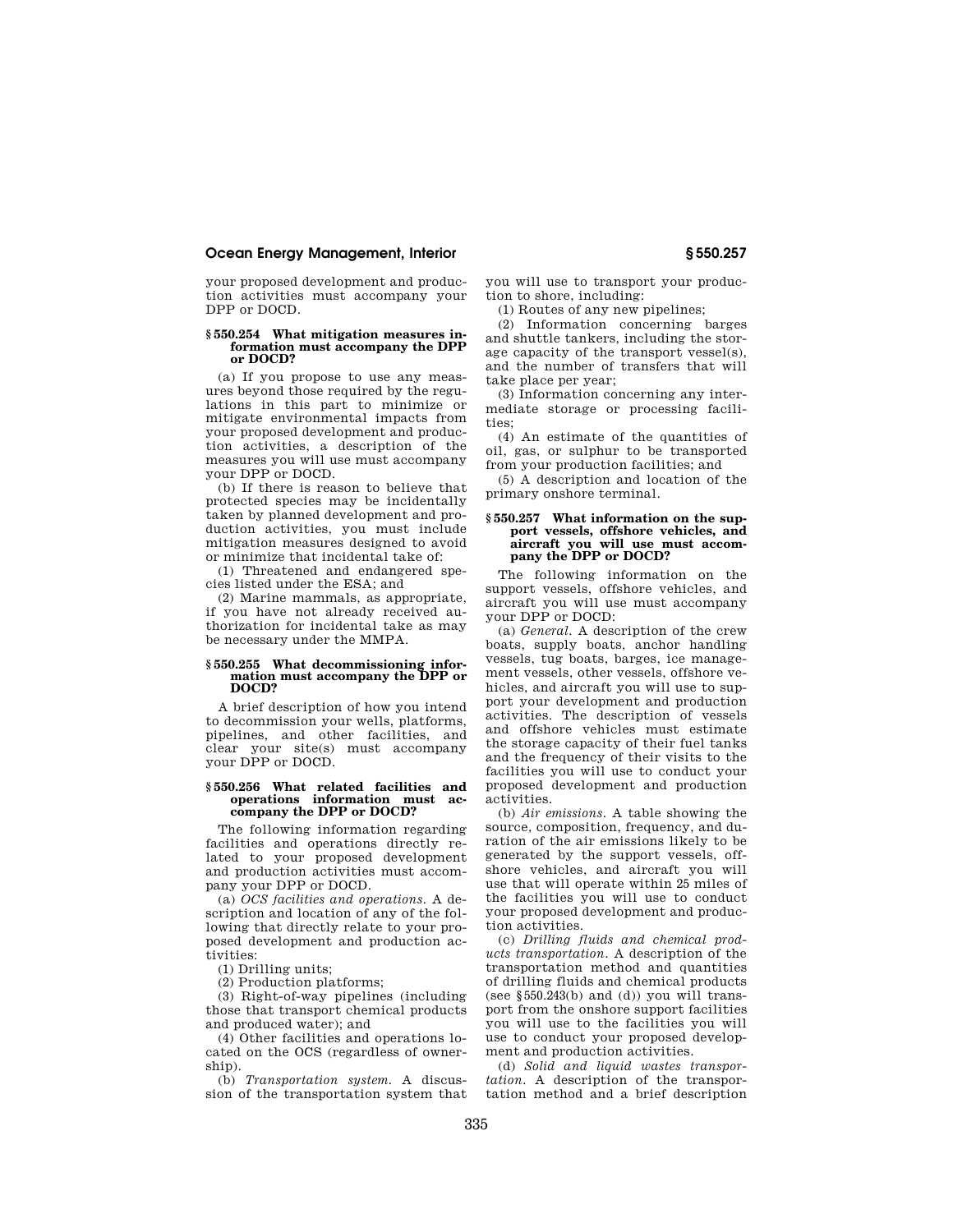of the composition, quantities, and destination(s) of solid and liquid wastes (see §550.248(a)) you will transport from the facilities you will use to conduct your proposed development and production activities.

(e) *Vicinity map.* A map showing the location of your proposed development and production activities relative to the shoreline. The map must depict the primary route(s) the support vessels and aircraft will use when traveling between the onshore support facilities you will use and the facilities you will use to conduct your proposed development and production activities.

## **§ 550.258 What information on the onshore support facilities you will use must accompany the DPP or DOCD?**

The following information on the onshore support facilities you will use must accompany your DPP or DOCD:

(a) *General.* A description of the onshore facilities you will use to provide supply and service support for your proposed development and production activities (e.g., service bases and mud company docks).

(1) Indicate whether the onshore support facilities are existing, to be constructed, or to be expanded; and

(2) For DPPs only, provide a timetable for acquiring lands (including rights-of-way and easements) and constructing or expanding any of the onshore support facilities.

(b) *Air emissions.* A description of the source, composition, frequency, and duration of the air emissions (attributable to your proposed development and production activities) likely to be generated by the onshore support facilities you will use.

(c) *Unusual solid and liquid wastes.* A description of the quantity, composition, and method of disposal of any unusual solid and liquid wastes (attributable to your proposed development and production activities) likely to be generated by the onshore support facilities you will use. Unusual wastes are those wastes not specifically addressed in the relevant National Pollution Discharge Elimination System (NPDES) permit.

(d) *Waste disposal.* A description of the onshore facilities you will use to

**§ 550.258 30 CFR Ch. V (7–1–12 Edition)** 

store and dispose of solid and liquid wastes generated by your proposed development and production activities (see §550.248(a)) and the types and quantities of such wastes.

#### **§ 550.259 What sulphur operations information must accompany the DPP or DOCD?**

If you are proposing to conduct sulphur development and production activities, the following information must accompany your DPP or DOCD:

(a) *Bleedwater.* A discussion of the bleedwater that will be generated by your proposed sulphur activities, including the measures you will take to mitigate the potential toxic or thermal impacts on the environment caused by the discharge of bleedwater.

(b) *Subsidence.* An estimate of the degree of subsidence expected at various stages of your sulphur development and production activities, and a description of the measures you will take to mitigate the effects of subsidence on existing or potential oil and gas production, production platforms, and production facilities, and to protect the environment.

## **§ 550.260 What Coastal Zone Management Act (CZMA) information must accompany the DPP or DOCD?**

The following CZMA information must accompany your DPP or DOCD:

(a) *Consistency certification.* A copy of your consistency certification under section  $307(c)(3)(B)$  of the CZMA (16 U.S.C. 1456(c)(3)(B)) and 15 CFR 930.76(c) stating that the proposed development and production activities described in detail in this DPP or DOCD comply with (name of State(s)) approved coastal management program(s) and will be conducted in a manner that is consistent with such program(s); and

(b) *Other information.* ''Information'' as required by 15 CFR 930.76(a) and 15 CFR  $930.58(a)(2)$  and "Analysis" as required by 15 CFR 930.58(a)(3).

## **§ 550.261 What environmental impact analysis (EIA) information must accompany the DPP or DOCD?**

The following EIA information must accompany your DPP or DOCD:

(a) *General requirements.* Your EIA must: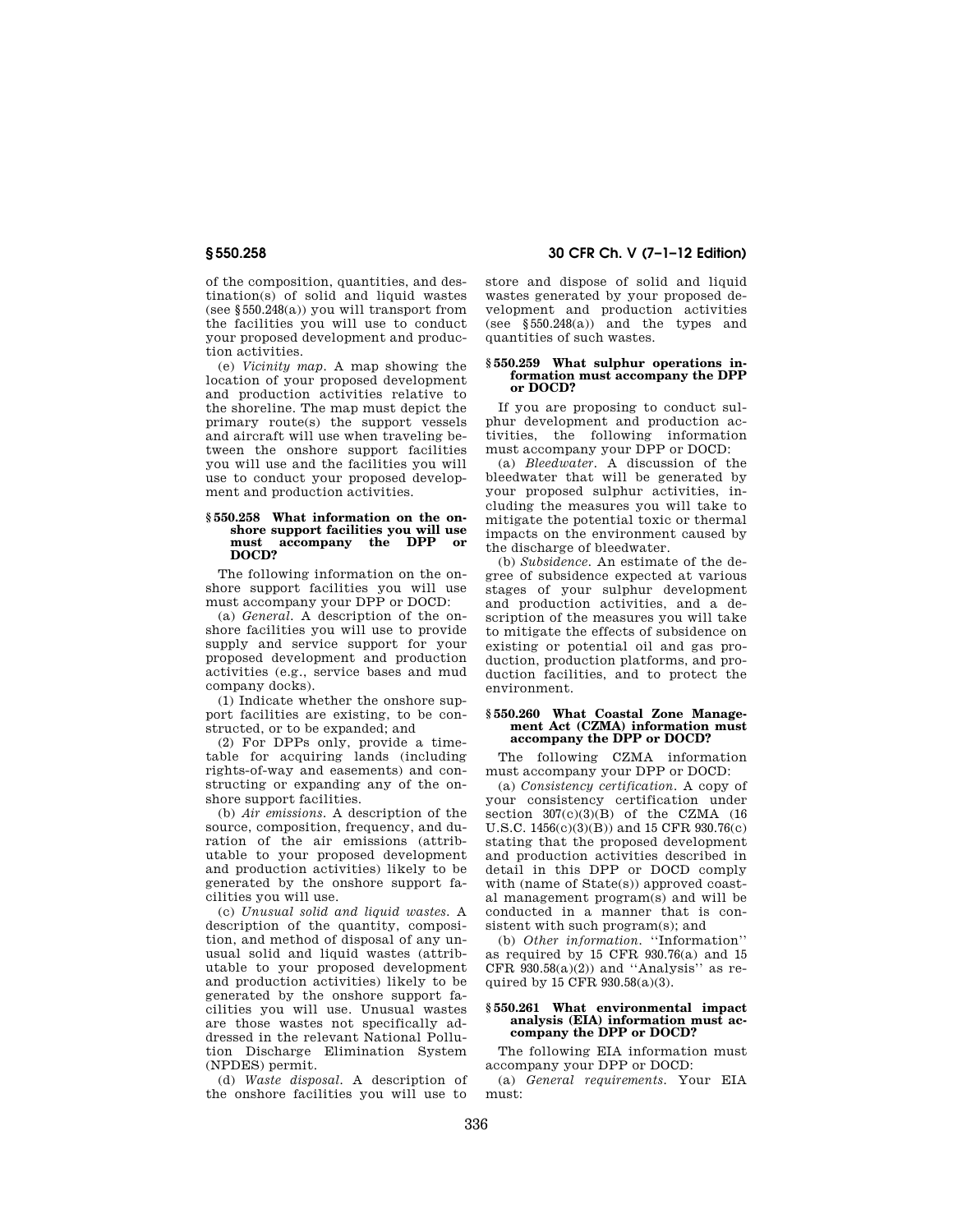(1) Assess the potential environmental impacts of your proposed development and production activities;

(2) Be project specific; and

(3) Be as detailed as necessary to assist the Regional Supervisor in complying with the NEPA of 1969 (42 U.S.C. 4321 *et seq.*) and other relevant Federal laws such as the ESA and the MMPA.

(b) *Resources, conditions, and activities.*  Your EIA must describe those resources, conditions, and activities listed below that could be affected by your proposed development and production activities, or that could affect the construction and operation of facilities or structures or the activities proposed in your DPP or DOCD.

(1) Meteorology, oceanography, geology, and shallow geological or manmade hazards;

(2) Air and water quality;

(3) Benthic communities, marine mammals, sea turtles, coastal and marine birds, fish and shellfish, and plant life;

(4) Threatened or endangered species and their critical habitat;

(5) Sensitive biological resources or habitats such as essential fish habitat, refuges, preserves, special management areas identified in coastal management programs, sanctuaries, rookeries, and calving grounds;

(6) Archaeological resources;

(7) Socioeconomic resources (including the approximate number, timing, and duration of employment of persons engaged in onshore support and construction activities), population (including the approximate number of people and families added to local onshore areas), existing offshore and onshore infrastructure (including major sources of supplies, services, energy, and water), types of contractors or vendors that may place a demand on local goods and services, land use, subsistence resources and harvest practices, recreation, recreational and commercial fishing (including seasons, location, and type), minority and lower income groups, and CZMA programs;

(8) Coastal and marine uses such as military activities, shipping, and mineral exploration or development; and

(9) Other resources, conditions, and activities identified by the Regional Supervisor.

(c) *Environmental impacts.* Your EIA must:

(1) Analyze the potential direct and indirect impacts (including those from accidents, cooling water intake structures, and those identified in relevant ESA biological opinions such as, but not limited to, those from noise, vessel collisions, and marine trash and debris) that your proposed development and production activities will have on the identified resources, conditions, and activities;

(2) Describe the type, severity, and duration of these potential impacts and their biological, physical, and other consequences and implications;

(3) Describe potential measures to minimize or mitigate these potential impacts;

(4) Describe any alternatives to your proposed development and production activities that you considered while developing your DPP or DOCD, and compare the potential environmental impacts; and

(5) Summarize the information you incorporate by reference.

(d) *Consultation.* Your EIA must include a list of agencies and persons with whom you consulted, or with whom you will be consulting, regarding potential impacts associated with your proposed development and production activities.

(e) *References cited.* Your EIA must include a list of the references that you cite in the EIA.

## **§ 550.262 What administrative information must accompany the DPP or DOCD?**

The following administrative information must accompany your DPP or DOCD:

(a) *Exempted information description (public information copies only).* A description of the general subject matter of the proprietary information that is included in the proprietary copies of your DPP or DOCD or its accompanying information.

(b) *Bibliography.* 

(1) If you reference a previously submitted EP, DPP, DOCD, study report, survey report, or other material in your DPP or DOCD or its accompanying information, a list of the referenced material; and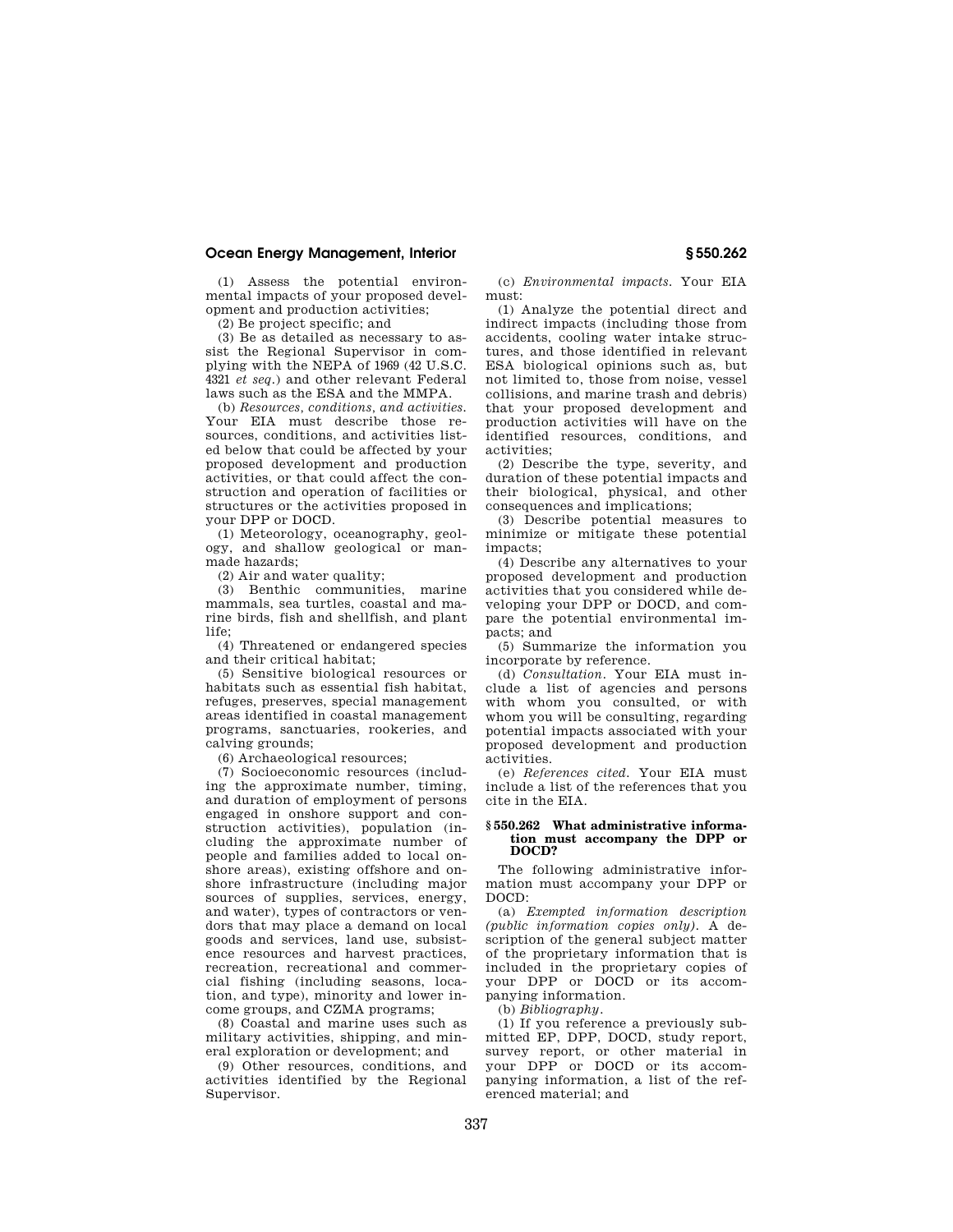(2) The location(s) where the Regional Supervisor can inspect the cited referenced material if you have not submitted it.

## REVIEW AND DECISION PROCESS FOR THE DPP OR DOCD

# **§ 550.266 After receiving the DPP or DOCD, what will BOEM do?**

(a) *Determine whether deemed submitted.* Within 25 working days after receiving your proposed DPP or DOCD and its accompanying information, the Regional Supervisor will deem your DPP or DOCD submitted if:

(1) The submitted information, including the information that must accompany the DPP or DOCD (refer to the list in §550.242), fulfills requirements and is sufficiently accurate;

(2) You have provided all needed additional information (see §550.201(b)); and

(3) You have provided the required number of copies (see §550.206(a)).

(b) *Identify problems and deficiencies.*  If the Regional Supervisor determines that you have not met one or more of the conditions in paragraph (a) of this section, the Regional Supervisor will notify you of the problem or deficiency within 25 working days after the Regional Supervisor receives your DPP or DOCD and its accompanying information. The Regional Supervisor will not deem your DPP or DOCD submitted until you have corrected all problems or deficiencies identified in the notice.

(c) *Deemed submitted notification.* The Regional Supervisor will notify you when your DPP or DOCD is deemed submitted.

## **§ 550.267 What actions will BOEM take after the DPP or DOCD is deemed submitted?**

(a) *State, local government, CZMA consistency, and other reviews.* Within 2 working days after the Regional Supervisor deems your DPP or DOCD submitted under §550.266, the Regional Supervisor will use receipted mail or alternative method to send a public information copy of the DPP or DOCD and its accompanying information to the following:

(1) *The Governor of each affected State.*  The Governor has 60 calendar days after receiving your deemed-submitted

**§ 550.266 30 CFR Ch. V (7–1–12 Edition)** 

DPP or DOCD to submit comments and recommendations. The Regional Supervisor will not consider comments and recommendations received after the deadline.

(2) *The executive of any affected local government who requests a copy.* The executive of any affected local government has 60 calendar days after receipt of your deemed-submitted DPP or DOCD to submit comments and recommendations. The Regional Supervisor will not consider comments and recommendations received after the deadline. The executive of any affected local government must forward all comments and recommendations to the respective Governor before submitting them to the Regional Supervisor.

(3) *The CZMA agency of each affected State.* The CZMA consistency review period under section  $307(c)(3)(B)(ii)$  of the CZMA  $(16 \text{ U.S.C.1456(c)(3)(B)(ii)})$ and 15 CFR 930.78 begins when the States CZMA agency receives a copy of your deemed-submitted DPP or DOCD, consistency certification, and required necessary data/information (see 15 CFR  $930.77(a)(1)$ .

(b) *General public.* Within 2 working days after the Regional Supervisor deems your DPP or DOCD submitted under §550.266, the Regional Supervisor will make a public information copy of the DPP or DOCD and its accompanying information available for review to any appropriate interstate regional entity and the public at the appropriate BOEM Regional Public Information Office. Any interested Federal agency or person may submit comments and recommendations to the Regional Supervisor. Comments and recommendations must be received by the Regional Supervisor within 60 calendar days after the DPP or DOCD including its accompanying information is made available.

(c) *BOEM compliance review.* The Regional Supervisor will review the development and production activities in your proposed DPP or DOCD to ensure that they conform to the performance standards in §550.202.

(d) *Amendments.* During the review of your proposed DPP or DOCD, the Regional Supervisor may require you, or you may elect, to change your DPP or DOCD. If you elect to amend your DPP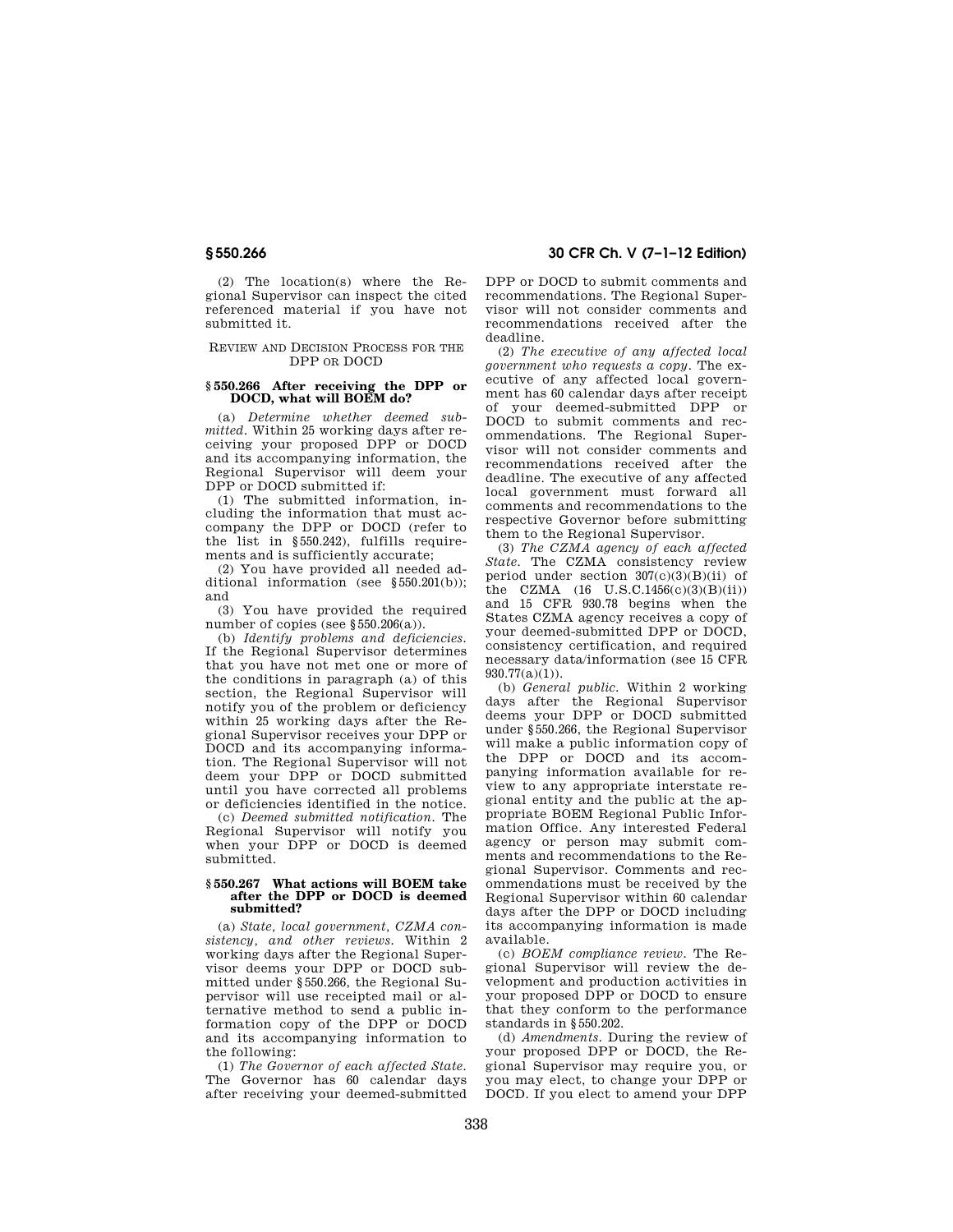or DOCD, the Regional Supervisor may determine that your DPP or DOCD, as amended, is subject to the requirements of §550.266.

## **§ 550.268 How does BOEM respond to recommendations?**

(a) *Governor.* The Regional Supervisor will accept those recommendations from the Governor that provide a reasonable balance between the National interest and the well-being of the citizens of each affected State. The Regional Supervisor will explain in writing to the Governor the reasons for rejecting any of his or her recommendations.

(b) *Local governments and the public.*  The Regional Supervisor may accept recommendations from the executive of any affected local government or the public.

(c) *Availability.* The Regional Supervisor will make all comments and recommendations available to the public upon request.

## **§ 550.269 How will BOEM evaluate the environmental impacts of the DPP or DOCD?**

The Regional Supervisor will evaluate the environmental impacts of the activities described in your proposed DPP or DOCD and prepare environmental documentation under the National Environmental Policy Act (NEPA) (42 U.S.C.4321 *et seq.*) and the implementing regulations (40 CFR parts 1500 through 1508).

(a) *Environmental impact statement (EIS) declaration.* At least once in each OCS planning area (other than the Western and Central GOM Planning Areas), the Director will declare that the approval of a proposed DPP is a major Federal action, and BOEM will prepare an EIS.

(b) *Leases or units in the vicinity.* Before or immediately after the Director determines that preparation of an EIS is required, the Regional Supervisor may require lessees and operators of leases or units in the vicinity of the proposed development and production activities for which DPPs have not been approved to submit information about preliminary plans for their leases or units.

(c) *Draft EIS.* The Regional Supervisor will send copies of the draft EIS to the Governor of each affected State and to the executive of each affected local government who requests a copy. Additionally, when BOEM prepares a DPP EIS, and the Federally-approved CZMA program for an affected State requires a DPP NEPA document for use in determining consistency, the Regional Supervisor will forward a copy of the draft EIS to the State's CZMA agency. The Regional Supervisor will also make copies of the draft EIS available to any appropriate Federal agency, interstate regional entity, and the public.

## **§ 550.270 What decisions will BOEM make on the DPP or DOCD and within what timeframe?**

(a) *Timeframe.* The Regional Supervisor will act on your deemed-submitted DPP or DOCD as follows:

(1) The Regional Supervisor will make a decision within 60 calendar days after the latest of the day that:

(i) The comment period provided in  $§550.267(a)(1), (a)(2), and (b) closes;$ 

(ii) The final EIS for a DPP is released or adopted; or

(iii) The last amendment to your proposed DOCD is received by the Regional Supervisor.

(2) Notwithstanding paragraph (a)(1) of this section, BOEM will not approve your DPP or DOCD until either:

(i) All affected States with approved CZMA programs concur, or have been conclusively presumed to concur, with your DPP or DOCD consistency certification under section  $307(c)(3)(B)(i)$  and (ii) of the CZMA (16 U.S.C. 1456(c)(3)(B)(i) and (ii)); or

(ii) The Secretary of Commerce has made a finding authorized by section 307(c)(3)(B)(iii) of the CZMA (16 U.S.C.  $1456(c)(3)(B)(iii)$ ) that each activity described in the DPP or DOCD is consistent with the objectives of the CZMA, or is otherwise necessary in the interest of National security.

(b) *BOEM decision.* By the deadline in paragraph (a) of this section, the Regional Supervisor will take one of the following actions: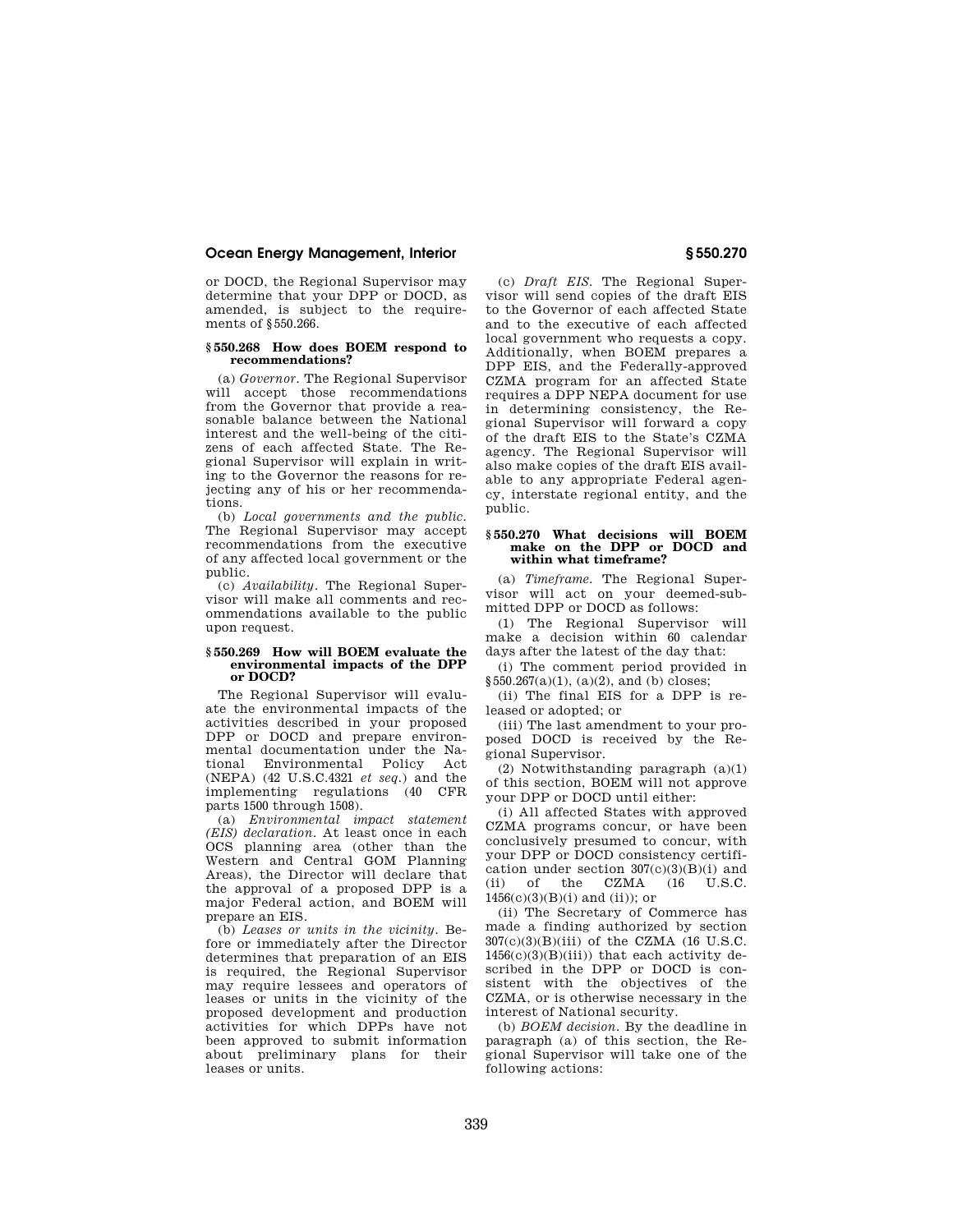## **§ 550.271 30 CFR Ch. V (7–1–12 Edition)**

| The regional supervisor will                            | If $\ldots$                                                                                                                                                                                                                                                              | And then $\ldots$                                                                                                                                                                                                                                                                                                            |
|---------------------------------------------------------|--------------------------------------------------------------------------------------------------------------------------------------------------------------------------------------------------------------------------------------------------------------------------|------------------------------------------------------------------------------------------------------------------------------------------------------------------------------------------------------------------------------------------------------------------------------------------------------------------------------|
| (1) Approve your DPP or<br>DOCD.                        | It complies with all applicable<br>requirements,                                                                                                                                                                                                                         | The Regional Supervisor will notify you in writing of the deci-<br>sion and may require you to meet certain conditions, in-<br>cluding those to provide monitoring information.                                                                                                                                              |
| (2) Require you to modify your<br>proposed DPP or DOCD, | It fails to make adequate pro-<br>visions for safety, environ-<br>mental protection, or con-<br>servation of natural re-<br>sources or otherwise does<br>not comply with the lease,<br>the Act, the regulations pre-<br>scribed under the Act. or<br>other Federal laws. | The Regional Supervisor will notify you in writing of the deci-<br>sion and describe the modifications you must make to your<br>proposed DPP or DOCD to ensure it complies with all ap-<br>plicable requirements.                                                                                                            |
| (3) Disapprove your DPP or<br>DOCD.                     | Any of the reasons in<br>§550.271 apply,                                                                                                                                                                                                                                 | (i) The Regional Supervisor will notify you in writing of the de-<br>cision and describe the reason(s) for disapproving your<br>DPP or DOCD: and<br>(ii) BOEM may cancel your lease and compensate you under<br>43 U.S.C. 1351(h)(2)(C) and the implementing regulations<br>in §§ 550.183 through 550.185 and 30 CFR 556.77. |

## **§ 550.271 For what reasons will BOEM disapprove the DPP or DOCD?**

The Regional Supervisor will disapprove your proposed DPP or DOCD if one of the four reasons in this section applies:

(a) *Non-compliance.* The Regional Supervisor determines that you have failed to demonstrate that you can comply with the requirements of the Outer Continental Shelf Lands Act, as amended (Act), implementing regulations, or other applicable Federal laws.

(b) *No consistency concurrence.* (1) An affected State has not yet issued a final decision on your coastal zone consistency certification (see 15 CFR 930.78(a)); or

(2) An affected State objects to your coastal zone consistency certification, and the Secretary of Commerce, under section  $307(c)(3)(B)(iii)$  of the CZMA (16 U.S.C.  $1456(c)(3)(B)(iii)$ , has not found that each activity described in the DPP or DOCD is consistent with the objectives of the CZMA or is otherwise necessary in the interest of National security.

(3) If the Regional Supervisor disapproved your DPP or DOCD for the sole reason that an affected State either has not yet issued a final decision on, or has objected to, your coastal zone consistency certification (see paragraphs  $(b)(1)$  and  $(2)$  in this section), the Regional Supervisor will approve your DPP or DOCD upon receipt of concurrence by the affected State, at the time concurrence of the affected State is conclusively presumed, or when the Secretary of Commerce makes a finding authorized by section 307(c)(3)(B)(iii) of the CZMA (16 U.S.C.  $1456(c)(3)(B)(iii)$  that each activity described in your DPP or DOCD is consistent with the objectives of the CZMA, or is otherwise necessary in the interest of National security. In that event, you do not need to resubmit your DPP or DOCD for approval under §550.273(b).

(c) *National security or defense conflicts.* Your proposed activities would threaten National security or defense.

(d) *Exceptional circumstances.* The Regional Supervisor determines because of exceptional geological conditions, exceptional resource values in the marine or coastal environment, or other exceptional circumstances that all of the following apply:

(1) Implementing your DPP or DOCD would cause serious harm or damage to life (including fish and other aquatic life), property, any mineral deposits (in areas leased or not leased), the National security or defense, or the marine, coastal, or human environment;

(2) The threat of harm or damage will not disappear or decrease to an acceptable extent within a reasonable period of time; and

(3) The advantages of disapproving your DPP or DOCD outweigh the advantages of development and production.

## **§ 550.272 If a State objects to the DPP's or DOCD's coastal zone consistency certification, what can I do?**

If an affected State objects to the coastal zone consistency certification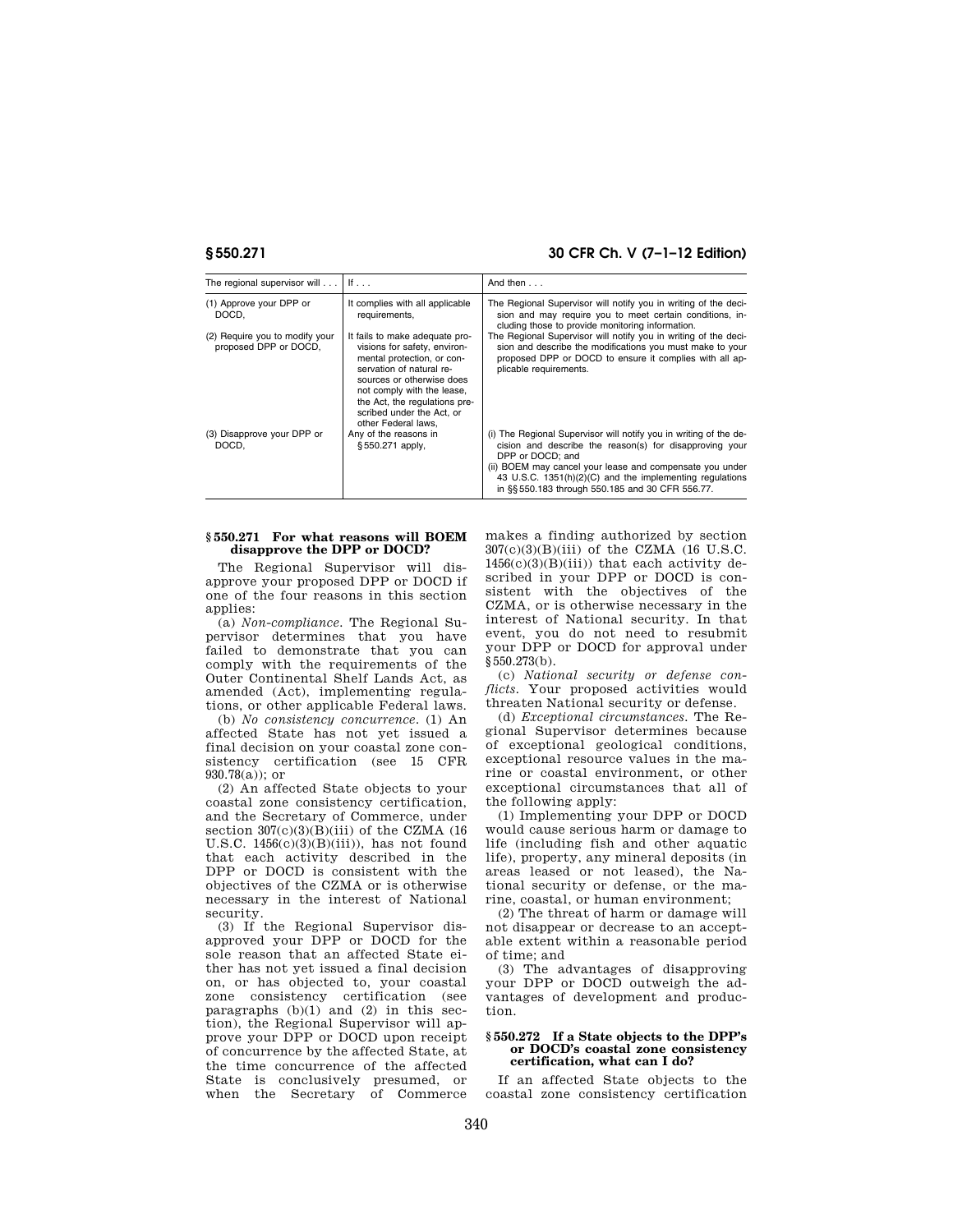accompanying your proposed or disapproved DPP or DOCD, you may do one of the following:

(a) *Amend or resubmit your DPP or DOCD.* Amend or resubmit your DPP or DOCD to accommodate the State's objection and submit the amendment or resubmittal to the Regional Supervisor for approval. The amendment or resubmittal needs to only address information related to the State's objections.

(b) *Appeal.* Appeal the State's objection to the Secretary of Commerce using the procedures in 15 CFR part 930, subpart H. The Secretary of Commerce will either:

(1) Grant your appeal by finding under section  $307(c)(3)(B)(iii)$  of the CZMA  $(16$  U.S.C.1456 $(c)(3)(B)(iii)$ ) that each activity described in detail in your DPP or DOCD is consistent with the objectives of the CZMA, or is otherwise necessary in the interest of National security; or

(2) Deny your appeal, in which case you may amend or resubmit your DPP or DOCD, as described in paragraph (a) of this section.

(c) *Withdraw your DPP or DOCD.*  Withdraw your DPP or DOCD if you decide not to conduct your proposed development and production activities.

## **§ 550.273 How do I submit a modified**  DPP or DOCD or resubmit a dis**approved DPP or DOCD?**

(a) *Modified DPP or DOCD.* If the Regional Supervisor requires you to modify your proposed DPP or DOCD under  $§550.270(b)(2)$ , you must submit the modification(s) to the Regional Supervisor in the same manner as for a new DPP or DOCD. You need submit only information related to the proposed modification(s).

(b) *Resubmitted DPP or DOCD.* If the Regional Supervisor disapproves your DPP or DOCD under §550.270(b)(3), and except as provided in §550.271(b)(3), you may resubmit the disapproved DPP or DOCD if there is a change in the conditions that were the basis of its disapproval.

(c) *BOEM review and timeframe.* The Regional Supervisor will use the performance standards in §550.202 to either approve, require you to further modify, or disapprove your modified or resubmitted DPP or DOCD. The Regional Supervisor will make a decision within 60 calendar days after the Regional Supervisor deems your modified or resubmitted DPP or DOCD to be submitted, or receives the last amendment to your modified or resubmitted DPP or DOCD, whichever occurs later.

POST-APPROVAL REQUIREMENTS FOR THE EP, DPP, AND DOCD

## **§ 550.280 How must I conduct activities under the approved EP, DPP, or DOCD?**

(a) *Compliance.* You must conduct all of your lease and unit activities according to your approved EP, DPP, or DOCD and any approval conditions. If you fail to comply with your approved EP, DPP, or DOCD:

(1) You may be subject to BOEM enforcement action, including civil penalties; and

(2) The lease(s) involved in your EP, DPP, or DOCD may be forfeited or cancelled under 43 U.S.C. 1334(c) or (d). If this happens, you will not be entitled to compensation under §550.185(b) and 30 CFR 556.77.

(b) *Emergencies.* Nothing in this subpart or in your approved EP, DPP, or DOCD relieves you of, or limits your responsibility to take appropriate measures to meet emergency situations. In an emergency situation, the Regional Supervisor may approve or require departures from your approved EP, DPP, or DOCD.

## **§ 550.281 What must I do to conduct activities under the approved EP, DPP, or DOCD?**

(a) *Approvals and permits.* Before you conduct activities under your approved EP, DPP, or DOCD you must obtain the following approvals and or permits, as applicable, from the District Manager or BSEE Regional Supervisor:

(1) Approval of applications for permits to drill (APDs) (see 30 CFR 250.410);

(2) Approval of production safety systems (see 30 CFR 250.800);

(3) Approval of new platforms and other structures (or major modifications to platforms and other structures) (see 30 CFR 250.905);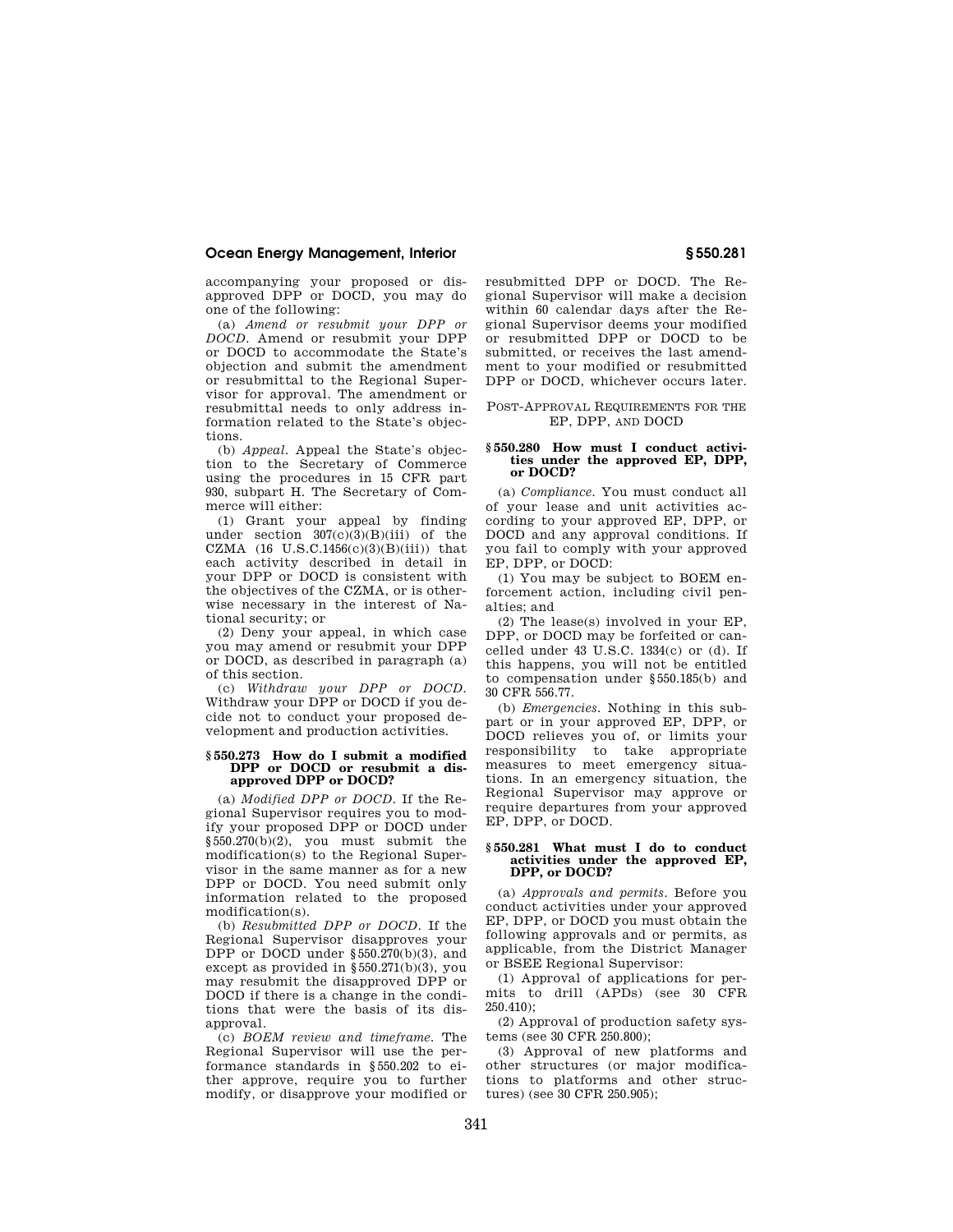(4) Approval of applications to install lease term pipelines (see 30 CFR  $250.1007$ ; and

(5) Other permits, as required by applicable law.

(b) *Conformance.* The activities proposed in these applications and permits must conform to the activities described in detail in your approved EP, DPP, or DOCD.

(c) *Separate State CZMA consistency review.* APDs, and other applications for licenses, approvals, or permits to conduct activities under your approved EP. DPP, or DOCD including those identified in paragraph (a) of this section, are not subject to separate State CZMA consistency review.

(d) *Approval restrictions for permits for activities conducted under EPs.* The Regional Supervisor will not approve any APDs or other applications for licenses, approvals, or permits under your approved EP until either:

(1) All affected States with approved coastal zone management programs concur, or are conclusively presumed to concur, with the coastal zone consistency certification accompanying your EP under section  $307(c)(3)(B)(i)$ and (ii) of the CZMA (16 U.S.C.  $1456(c)(3)(B)(i)$  and (ii)); or

(2) The Secretary of Commerce finds, under section  $307(c)(3)(B)(iii)$  of the CZMA  $(16 \text{ U.S.C.1456(c)(3)(B)(iii)})$  that each activity covered by the EP is consistent with the objectives of the CZMA or is otherwise necessary in the interest of National security;

(3) If an affected State objects to the coastal zone consistency certification accompanying your approved EP after BOEM has approved your EP, you may either:

(i) Revise your EP to accommodate the State's objection and submit the revision to the Regional Supervisor for approval; or

(ii) Appeal the State's objection to the Secretary of Commerce using the procedures in 15 CFR part 930, subpart H. The Secretary of Commerce will either:

(A) Grant your appeal by making the finding described in paragraph (d)(2) of this section; or

(B) Deny your appeal, in which case you may revise your EP as described in paragraph (d)(3)(i) of this section.

## **§ 550.282 30 CFR Ch. V (7–1–12 Edition)**

## **§ 550.282 Do I have to conduct post-approval monitoring?**

After approving your EP, DPP, or DOCD, the Regional Supervisor may direct you to conduct monitoring programs, including monitoring in accordance with the ESA and the MMPA. You must retain copies of all monitoring data obtained or derived from your monitoring programs and make them available to the BOEM upon request. The Regional Supervisor may require you to:

(a) *Monitoring plans.* Submit monitoring plans for approval before you begin the work; and

(b) *Monitoring reports.* Prepare and submit reports that summarize and analyze data and information obtained or derived from your monitoring programs. The Regional Supervisor will specify requirements for preparing and submitting these reports.

## **§ 550.283 When must I revise or supplement the approved EP, DPP, or DOCD?**

(a) *Revised OCS plans.* You must revise your approved EP, DPP, or DOCD when you propose to:

(1) Change the type of drilling rig (e.g., jack-up, platform rig, barge, submersible, semisubmersible, or drillship), production facility (e.g., caisson, fixed platform with piles, tension leg platform), or transportation mode (e.g., pipeline, barge);

(2) Change the surface location of a well or production platform by a distance more than that specified by the Regional Supervisor;

(3) Change the type of production or significantly increase the volume of production or storage capacity;

(4) Increase the emissions of an air pollutant to an amount that exceeds the amount specified in your approved EP, DPP, or DOCD;

(5) Significantly increase the amount of solid or liquid wastes to be handled or discharged;

(6) Request a new  $H_2S$  area classification, or increase the concentration of  $H<sub>2</sub>S$  to a concentration greater than that specified by the Regional Supervisor;

(7) Change the location of your onshore support base either from one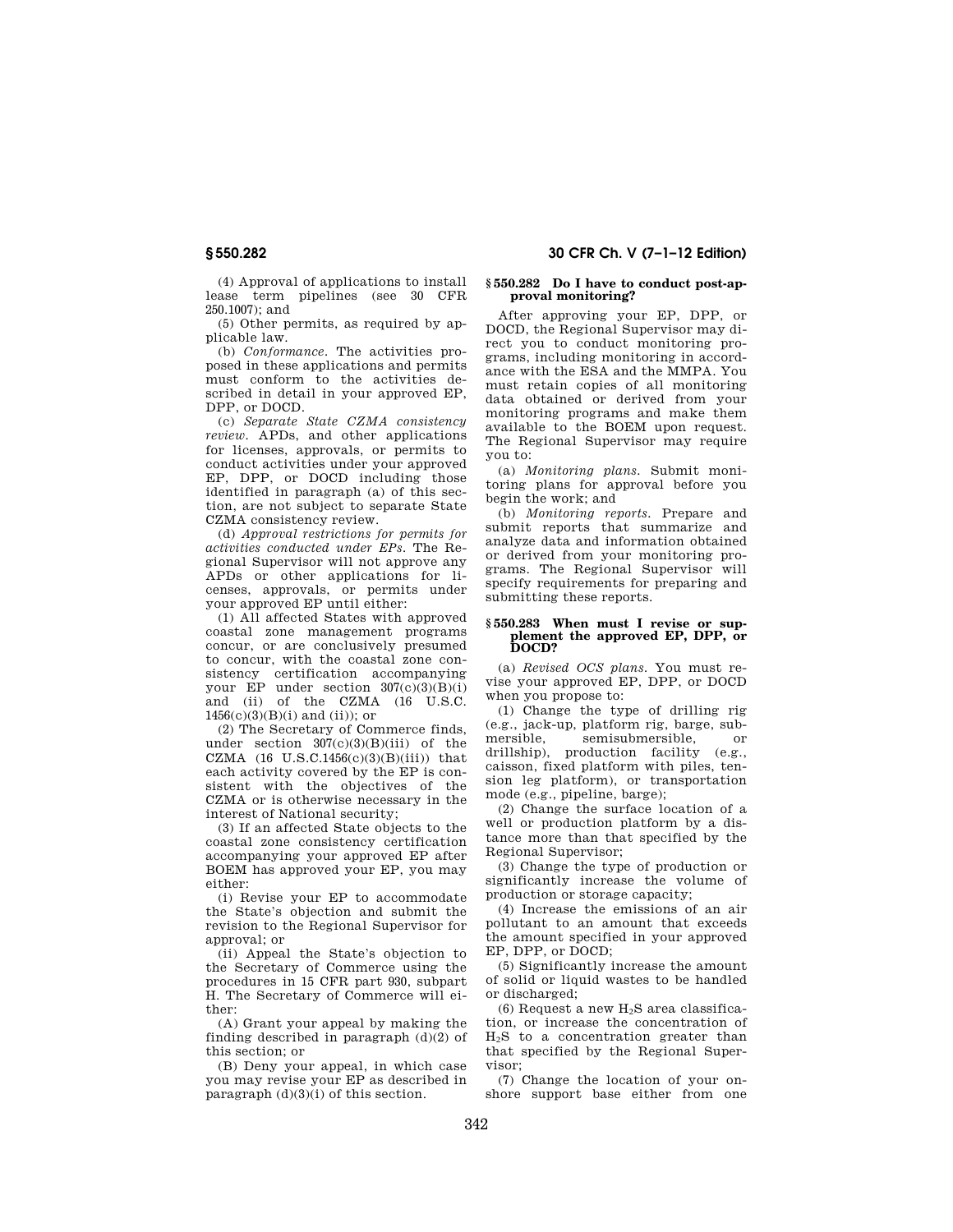State to another or to a new base or a base requiring expansion; or

(8) Change any other activity specified by the Regional Supervisor.

(b) *Supplemental OCS plans.* You must supplement your approved EP, DPP, or DOCD when you propose to conduct activities on your lease(s) or unit that require approval of a license or permit which is not described in your approved EP, DPP, or DOCD. These types of changes are called supplemental OCS plans.

#### **§ 550.284 How will BOEM require revisions to the approved EP, DPP, or DOCD?**

(a) *Periodic review.* The Regional Supervisor will periodically review the activities you conduct under your approved EP, DPP, or DOCD and may require you to submit updated information on your activities. The frequency and extent of this review will be based on the significance of any changes in available information and onshore or offshore conditions affecting, or affected by, the activities in your approved EP, DPP, or DOCD.

(b) *Results of review.* The Regional Supervisor may require you to revise your approved EP, DPP, or DOCD based on this review. In such cases, the Regional Supervisor will inform you of the reasons for the decision.

### **§ 550.285 How do I submit revised and**  supplemental EPs, DPPs, **DOCDs?**

(a) *Submittal.* You must submit to the Regional Supervisor any revisions and supplements to approved EPs, DPPs, or DOCDs for approval, whether you initiate them or the Regional Supervisor orders them.

(b) *Information.* Revised and supplemental EPs, DPPs, and DOCDs need include only information related to or affected by the proposed changes, including information on changes in expected environmental impacts.

(c) *Procedures.* All supplemental EPs, DPPs, and DOCDs, and those revised EPs, DPPs, and DOCDs that the Regional Supervisor determines are likely to result in a significant change in the impacts previously identified and evaluated, are subject to all of the procedures under §§550.231 through 550.235 for EPs and §§550.266 through 550.273 for DPPs and DOCDs.

## **§§ 550.286–550.295 [Reserved]**

## CONSERVATION INFORMATION DOCUMENTS (CID)

## **§ 550.296 When and how must I submit a CID or a revision to a CID?**

(a) You must submit one original and two copies of a CID to the appropriate OCS Region at the same time you first submit your DOCD or DPP for any development of a lease or leases located in water depths greater than 400 meters (1,312 feet). You must also submit a CID for a Supplemental DOCD or DPP when requested by the Regional Supervisor. The submission of your CID must be accompanied by payment of the service fee listed in §550.125.

(b) If you decide not to develop a reservoir you committed to develop in your CID, you must submit one original and two copies of a revision to the CID to the appropriate OCS Region. The revision to the CID must be submitted within 14 calendar days after making your decision not to develop the reservoir and before the reservoir is bypassed. The Regional Supervisor will approve or disapprove any such revision to the original CID. If the Regional Supervisor disapproves the revision, you must develop the reservoir as described in the original CID.

## **§ 550.297 What information must a CID contain?**

(a) You must base the CID on wells drilled before your CID submittal that define the extent of the reservoirs. You must notify BOEM of any well that is drilled to total depth during the CID evaluation period and you may be required to update your CID.

(b) You must include all of the following information if available. Information must be provided for each hydrocarbon-bearing reservoir that is penetrated by a well that would meet the producibility requirements of §550.115 or §550.116:

(1) General discussion of the overall development of the reservoir;

(2) Summary spreadsheets of well log data and reservoir parameters (*i.e.,*  sand tops and bases, fluid contacts, net